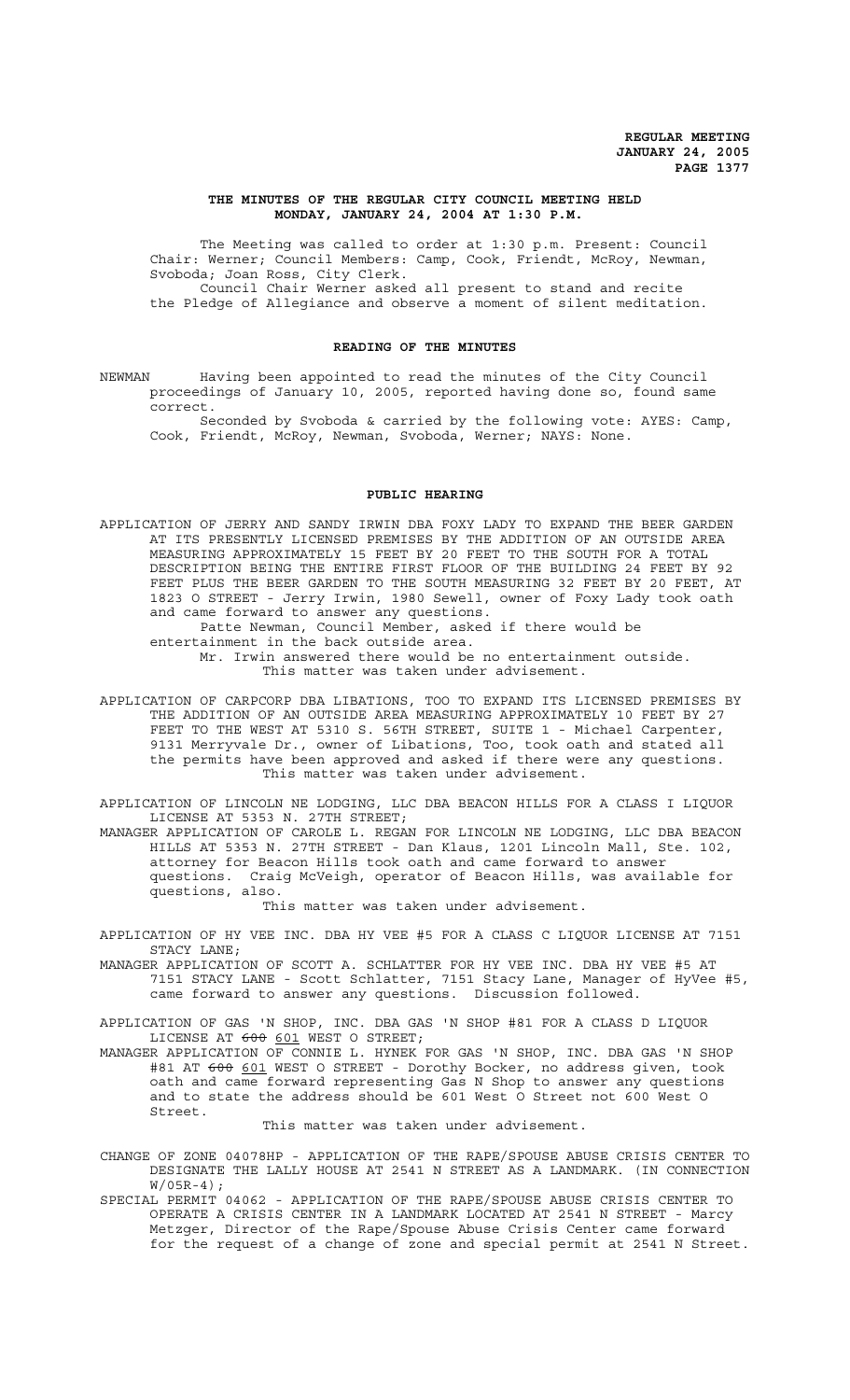Dave Johnson, 105 N.  $8<sup>th</sup>$ , StudioNRG, came forward as the Architect for this project to answer questions.

Ed Zimmer, Planning Dept., stated the Historic Commission felt it was acceptable to add the connecting portion to the two houses and still preserve the historic value of the two houses. Discussion followed.

Michael James, 145 S. 28<sup>th</sup> Street, came forward as president of the Woods Park Association in favor of the plan. Don Pearston, 229 S. 26<sup>th</sup> Street, came forward in opposition.

Discussion followed.

This matter was taken under advisement.

APPLICATION OF ONE VISTA LLC TO ASSIGN THE ADDRESS OF "ONE TALENT PLUS WAY" TO ITS TALENT PLUS BUILDING GENERALLY LOCATED AT 65TH STREET AND PIONEERS BLVD. - Mark Hunzeker, Pierson Fitchett Hunzeker Blake & Katt, 1045 Lincoln Mall, Suite 200, came forward representing Talent Plus to allow their driveway to be a private driveway and named One Talent Plus Way. Discussion followed.

Doug Rath, owner of Talent Plus, no address given, came forward to request permission to use One Talent Plus Way as their address which is also their company motto. Discussion followed.

Larry Loseke, 700 R Street, representing the Post Office came forward in opposition. Discussion followed.

Chief Tom Casady, Lincoln Police Department, stated there is a concern with deviating from the system of addressing properties and that more and more will request this type of address which could make it difficult to find these properties in emergency situations. Discussion followed.

Ray Hill, Planning Department, stated there will be no street sign at this address. A street is not being named, just picking an address. Mr. Hunzeker came forward for rebuttal. Discussion followed. This matter was taken under advisement.

CHANGE OF ZONE 04076HP - APPLICATION OF PAGES LLC TO DESIGNATE THE ZIMMER GROCERY STORE AT 1941-1943 K STREET AS A LANDMARK. (IN CONNECTION W/05R-6);

SPECIAL PERMIT 04063 - APPLICATION OF PAGES LLC TO OPERATE AN OFFICE AND A RESIDENCE IN A LANDMARK LOCATED AT 1941 - 1943 K STREET. (IN CONNECTION W/05-3) - Ed Zimmer, Planning Department for Historic Preservation, came forward to state the Planning Department's approval of this plan. Fernando Pages, Pages, LLC, came forward to request this Change of Zone and Special Permit be approved.

Glenn Cekal, 1420 C St., came forward to state he had called Fernando Pages but his calls were not returned. This matter was taken under advisement.

APPROVING A LEASE AGREEMENT BETWEEN THE CITY AND CEDARS YOUTH SERVICES TO OPERATE A CHILD CARE FACILITY LOCATED IN CENTER PARK GARAGE AT 12TH AND N STREETS FOR A 10-YEAR TERM COMMENCING OCTOBER, 2003 - Marc Wullschleger, Director of Urban Development, came forward to request the approval of the lease with Cedars Youth Services to operate a child care facility downtown. Discussion followed.

Jim Blue, President of Cedars Youth Services, came forward to explain the operation of this child care facility and to answer any questions. Discussion followed.

Amy Pair, 5712 Morrill Avenue, came forward to explain the cost to clients who use the child care facility. Discussion followed. This matter was taken under advisement.

AMENDING SECTION 2.18.035 OF THE LINCOLN MUNICIPAL CODE, RELATING TO BID PROTESTS OF AWARDS MADE BY THE CITY FOR PURCHASES WHERE BIDS ARE REQUIRED, TO REVISE THE TIME FRAME UNDER WHICH BIDDERS MAY PROTEST TO BETTER CLARIFY WHEN THE OPPORTUNITY BEGINS AND ENDS, TO REVISE THE FILING FEE TO BETTER REFLECT THE CITY'S COSTS IN UNDERTAKING THE PROTEST EFFORT, AND TO CLARIFY THE ABILITIES OF THE CITY TO PROCEED WITH OR SUSPEND PURCHASES DURING THE TIME OF A PROTEST - Don Herz, Finance Director, came forward to explain the basis for this proposed amendment. Discussion followed.

Steve Huggenberger, Ass't. City Attorney, came forward to answer questions. Discussion followed.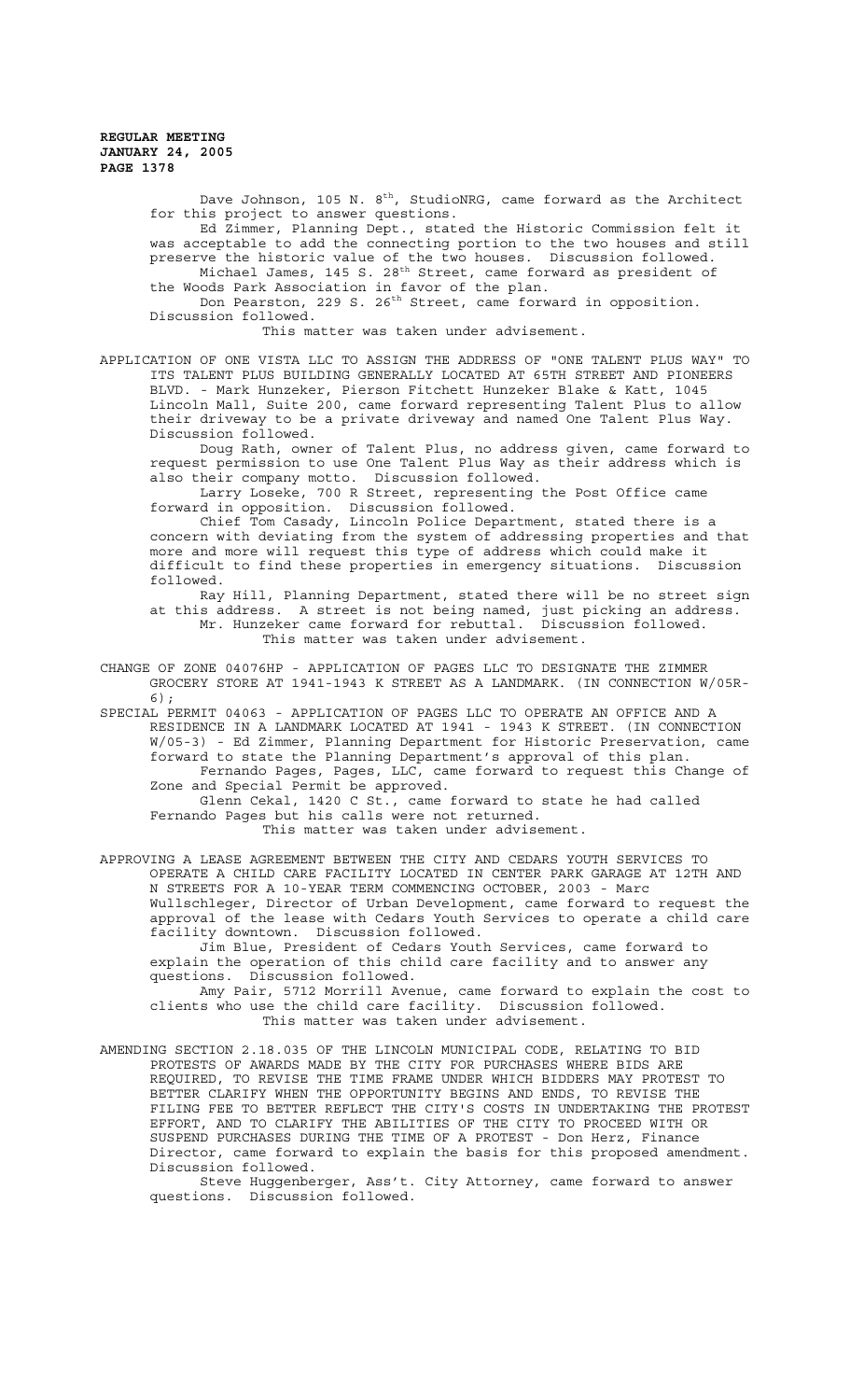Frank Delgado, 3325 P Street, stated that minority businesses couldn't afford the proposed filing fee for bids. Mike Morosin, 2055 S St., recommended that it not be allowed to

supercede the bid process. Glenn Cekal, 1420 C St., came forward to express his opinion.

This matter was taken under advisement.

APPROVING A CONTRACT INVOLVING THE EXPENDITURES OF MONEY FROM APPROPRIATIONS OF MORE THAN ONE YEAR FOR A WASTEWATER PROJECT THAT PROVIDES FOR THE CONSTRUCTION OF THE NORTH 31ST STREET LIFTSTATION FORCEMAIN OUTFALL IMPROVEMENTS PROJECT FOR THE LINCOLN WASTEWATER SYSTEM - Gary Brandt, Utilities Coordinator for Waterwater Dept., stated the CIP funds will be funding this project. Discussion followed. This matter was taken under advisement.

ASSESSING THE DEMOLITION AND REMOVAL OF THE DANGEROUS BUILDING EXPENSE INCURRED BY THE CITY AGAINST THE PROPERTY LOCATED AT 2420 P STREET - Dave Heffelbower, 1431 D Street, Apt. #4, came forward to ask questions. Glenn Friendt, Council Member, asked to see a picture of the building that was demolished.

Dennis Ribeiro, Building & Safety Housing Inspector, stated the owner was given the opportunity to repair or tear down the garage on property at 2420 P Street. The owner didn't respond. Discussion followed.

This matter was taken under advisement.

USE PERMIT 04005 - APPLICATION OF RLM LLC TO DEVELOP BARONS RIDGE CONSISTING OF 38 DWELLING UNITS AND 10,000 SQUARE FEET OF OFFICE SPACE, WITH REQUESTED VARIANCES TO SANITARY SEWER DESIGN STANDARDS, MODIFICATIONS TO REDUCE THE SIDE YARD SETBACK, REAR YARD SETBACK, AND FRONTAGE, AND TO WAIVE THE PRELIMINARY PLAT PROCESS, ON PROPERTY GENERALLY LOCATED SOUTHWEST OF BARONS ROAD AND N.W. 1ST STREET - Marty Fortney, 1901 S.W. 5th Street, Regal Building Systems, came forward to request approval. Discussion followed.

Jason Smith, 5030 N.W. 2<sup>nd</sup> Street, came forward to express concerns of the traffic on N.W.  $2<sup>nd</sup>$  street and request the left turn lane be constructed prior to the construction. Discussion followed. Mr. Fortney stated he preferred to put the left turn lane in prior to any construction. Discussion followed.

This matter was taken under advisement.

- APPROVING AN AGREEMENT BETWEEN THE LINCOLN-LANCASTER COUNTY HEALTH DEPARTMENT AND THE SOCIAL SECURITY ADMINISTRATION TO ESTABLISH CONDITIONS TO DISCLOSE INFORMATION RELATING TO THE ELIGIBILITY FOR AND PAYMENT OF SOCIAL SECURITY BENEFITS AND/OR SUPPLEMENTAL SECURITY INCOME AND SPECIAL VETERANS BENEFITS - Kathy Cook, Lincoln-Lancaster County Health Dept., came forward to request approval of this agreement with the Social Security Administration and to explain how this will work. This matter was taken under advisement.
- USE PERMIT 04004 APPLICATION OF CAMERON CORPORATION TO DEVELOP HIGHLANDS TOWNHOMES CONSISTING OF 94 DWELLING UNITS, ONE LOT FOR FUTURE DEVELOPMENT, AND ONE OUTLOT, WITH REQUESTED VARIANCES TO THE SANITARY SEWER DESIGN STANDARDS AND WAIVER OF THE PRELIMINARY PLAT PROCESS ON PROPERTY GENERALLY LOCATED AT W. FLETCHER AVE. AND N.W. 13TH STREET - Tom Huston, Cline Williams Law Firm, 233 S. 13<sup>th</sup> St., came forward representing Cameron Corporation and to answer any questions. Blake Collingsworth, 9435 Hollow Tree Ct., of Cameron Corporation stated he asked for input from the neighborhood and is willing to accommodate them on certain issues. Discussion followed. Donna Danielson, 6715 S. 89<sup>th</sup> St., is in favor of this project. This matter was taken under advisement.
- ACCEPTING THE REPORT OF NEW AND PENDING CLAIMS AGAINST THE CITY AND APPROVING DISPOSITION OF CLAIMS SET FORTH THEREIN FOR THE PERIOD OF DECEMBER 1 - 31, 2004 - Dana Roper, City Attorney, asked that the claim of Tomas Gonzalez be deleted from this claim. This claim will be taken up at a later date.

This matter was taken under advisement.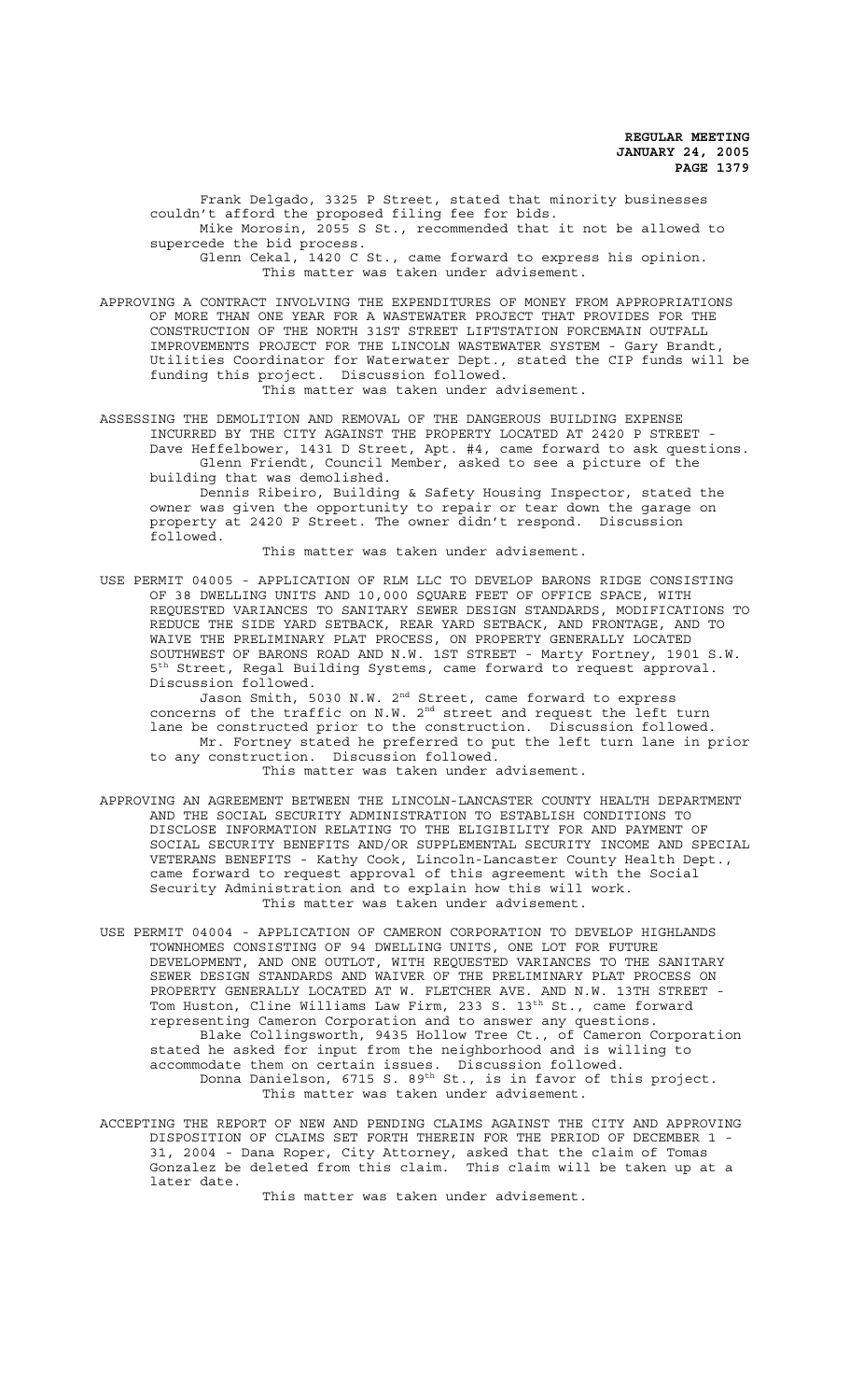AMENDING RESOLUTION NO. A-83068 TO CLARIFY THAT THE AMENDMENTS TO CHAPTER 3.75 OF THE CITY OF LINCOLN DESIGN STANDARDS ARE ONLY APPLICABLE WITH RESPECT TO APPLICATIONS FOR BUILDING PERMITS SUBMITTED ON OR AFTER NOVEMBER 1, 2004 - Mark Hunzeker, Pierson Fitchett Hunzeker Blake & Katt, 1045 Lincoln Mall, Suite 200, came forward representing Brighton Construction who is asking to accept the designs standards as he previously had planned before the Design Standards were changed. Discussion followed. Michael James, Woods Park Assn., came forward to state Brighton Construction should not deviate from the new design standards. Jayne Sebby, 320 S. 29 $^{\rm th}$  St., came forward to state she felt the new design standards should be met because parking is an issue in this neighborhood. Glenn Cekal, 1420 C St., stated this resolution should be upheld. Discussion followed. Ed Zimmer, Planning Department, feels the design of the four plex fits in with the historic neighborhood. Fernando Pages, Brighton Construction, reported there is no room for garages in the back of the four-plexes Discussion followed. This matter was taken under advisement. HEARING ON ADAMS ENTERPRISES, INC.'S NOTICE OF APPEAL APPEALING FROM THE IMPACT FEE DETERMINATION OF IMPACT FEES IMPOSED FOR THE SINGLE-FAMILY DWELLING LOCATED AT 7420 OTOE COURT AND REQUESTING A WAIVER OR REDUCTION OF SAID FEES - Michaela Hansen, Public Works Dept., came forward to

answer any questions. Discussion followed. This matter was taken under advisement. APPROVING THE PHASE I ENHANCED 9-1-1 SERVICE AGREEMENT BETWEEN THE CITY AND ALLTEL FOR A THREE-YEAR TERM FOR IMPLEMENTATION OF PHASE I WIRELESS

REQUIRED BY THE FEDERAL COMMUNICATIONS COMMISSION - Julie Righter, Communication Manager, stated this was for testing cell phone data and there will be no cost to the City. This matter was taken under advisement.

**TOOK BREAK 4:50 P.M. RECONVENED 4:58 P.M.**

# **MISCELLANEOUS BUSINESS - NONE**

**\*\* END OF PUBLIC HEARING \*\***

# **COUNCIL ACTION**

#### **LIQUOR RESOLUTIONS**

APPLICATION OF JERRY AND SANDY IRWIN DBA FOXY LADY TO EXPAND THE BEER GARDEN AT ITS PRESENTLY LICENSED PREMISES BY THE ADDITION OF AN OUTSIDE AREA MEASURING APPROXIMATELY 15 FEET BY 20 FEET TO THE SOUTH FOR A TOTAL DESCRIPTION BEING THE ENTIRE FIRST FLOOR OF THE BUILDING 24 FEET BY 92 FEET PLUS THE BEER GARDEN TO THE SOUTH MEASURING 32 FEET BY 20 FEET, AT 1823 O STREET - CLERK read the following resolution, introduced by Jon Camp, who moved its adoption for approval:

A-83158 BE IT RESOLVED by the City Council of the City of Lincoln, Nebraska:

That after hearing duly had as required by law, consideration of the facts of this application, the Nebraska Liquor Control Act, and the pertinent City ordinances, the City Council recommends that the application of Jerry and Sandra Irwin dba The Foxy Lady to expand its licensed premises by the addition of an outside area measuring approximately 15 feet by 20 feet to the south for a total licensed description as the entire first floor of the building 24 feet by 92 feet plus the beer garden to the south measuring 32 feet by 20 feet located at 1823 O Street, Lincoln, Nebraska, be approved with the condition that the premise complies in every respect with all City and State regulations.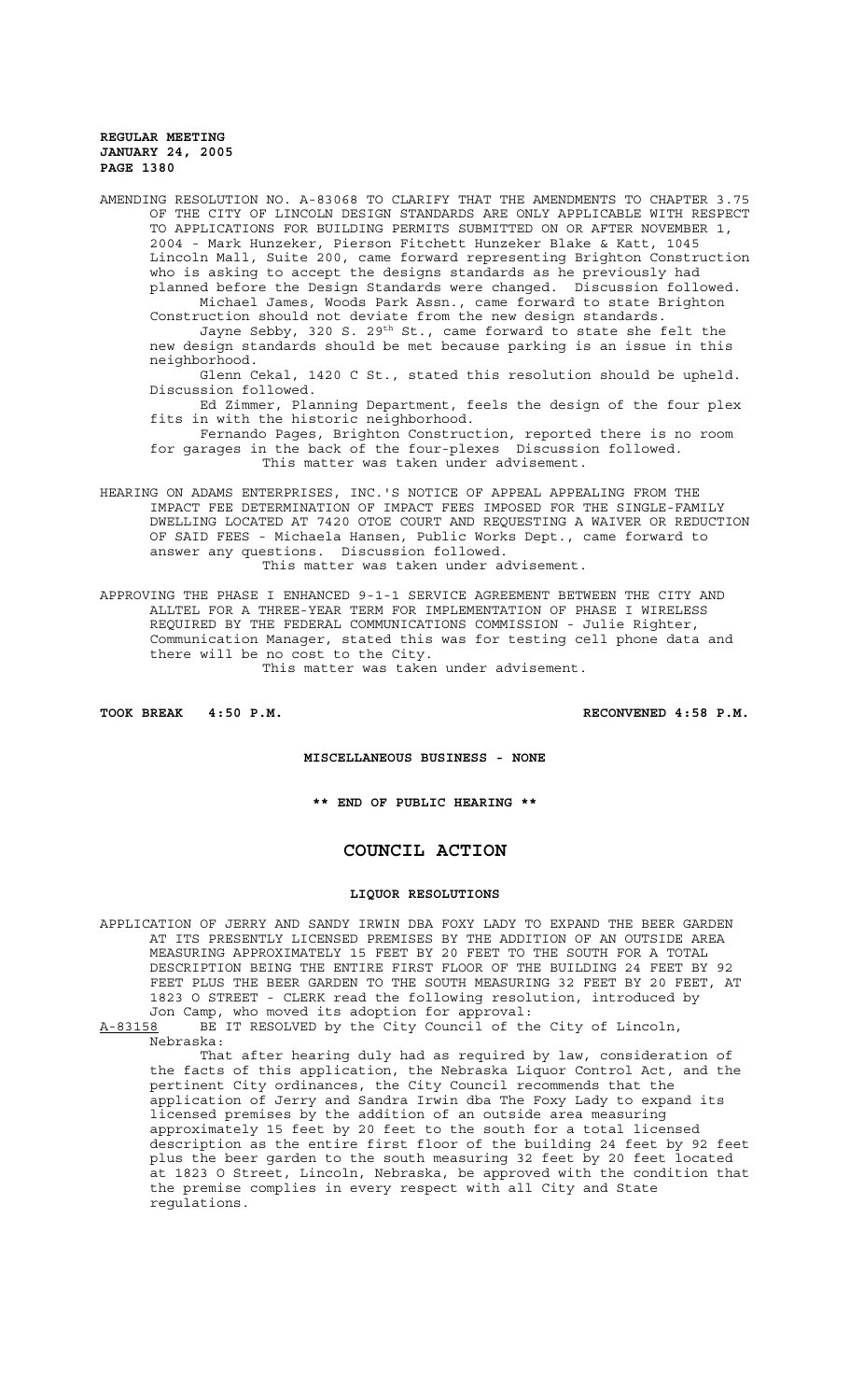BE IT FURTHER RESOLVED that the City Clerk is directed to transmit a copy of this resolution to the Nebraska Liquor Control Commission. Introduced by Jon Camp Seconded by Newman & carried by the following vote: AYES: Camp, Cook, Friendt, Newman, Svoboda, Werner; NAYS: None; ABSENT: McRoy.

APPLICATION OF GEEMAX, INC. DBA THE N-ZONE TO EXPAND ITS LICENSED PREMISES BY THE ADDITION OF AN OUTSIDE AREA MEASURING APPROXIMATELY 11 FEET BY 9 FEET TO THE NORTH AT 728 Q STREET - PRIOR to reading:

CAMP Moved to delay public hearing and action for one week to 1/31/05. Seconded by Newman & carried by the following vote: AYES: Camp, Cook, Friendt, McRoy, Newman, Svoboda, Werner; NAYS: None.

APPLICATION OF CARPCORP DBA LIBATIONS, TOO TO EXPAND ITS LICENSED PREMISES BY THE ADDITION OF AN OUTSIDE AREA MEASURING APPROXIMATELY 10 FEET BY 27 FEET TO THE WEST AT 5310 S. 56TH STREET, SUITE 1 - CLERK read the following resolution, introduced by Jon Camp, who moved its adoption for approval:<br><u>A-83159</u> BE

BE IT RESOLVED by the City Council of the City of Lincoln, Nebraska:

That after hearing duly had as required by law, consideration of the facts of this application, the Nebraska Liquor Control Act, and the pertinent City ordinances, the City Council recommends that the application of Carpcorp dba Libations, Too to expand its licensed premises by the addition of an outside area measuring approximately 10 feet by 27 feet to the west at the presently licensed premises located at 5310 S. 56th Street, Suite 1, Lincoln, Nebraska, be approved with the condition that the premise complies in every respect with all City and State regulations.

BE IT FURTHER RESOLVED that the City Clerk is directed to transmit a copy of this resolution to the Nebraska Liquor Control Commission. Introduced by Jon Camp

Seconded by Newman & carried by the following vote: AYES: Camp, Cook, Friendt, McRoy, Newman, Svoboda, Werner; NAYS: None.

APPLICATION OF LINCOLN NE LODGING, LLC DBA BEACON HILLS FOR A CLASS I LIQUOR LICENSE AT 5353 N. 27TH STREET - CLERK read the following resolution, introduced by Jon Camp, who moved its adoption for approval:

A-83160 BE IT RESOLVED by the City Council of the City of Lincoln, Nebraska:

That after hearing duly had as required by law, consideration of the facts of this application, the Nebraska Liquor Control Act, and the pertinent City ordinances, the City Council recommends that the application of Lincoln NE Lodging, LLC dba Beacon Hills for a Class "I" liquor license at 5353 North 27th Street, Lincoln, Nebraska, for the license period ending April 30, 2005, be approved with the condition that the premise complies in every respect with all city and state regulations. The City Clerk is directed to transmit a copy of this resolution to the Nebraska Liquor Control Commission.

Introduced by Jon Camp Seconded by Newman & carried by the following vote: AYES: Camp, Cook, Friendt, McRoy, Newman, Svoboda, Werner; NAYS: None.

MANAGER APPLICATION OF CAROLE L. REGAN FOR LINCOLN NE LODGING, LLC DBA BEACON HILLS AT 5353 N. 27TH STREET - CLERK read the following resolution, introduced by Jon Camp, who moved its adoption for approval:

A-83161 WHEREAS, Lincoln NE Lodging, LLC dba Beacon Hills located at 5353 North 27th Street, Lincoln, Nebraska has been approved for a Retail Class "I" liquor license, and now requests that Carole L. Regan be named manager;

WHEREAS, Carole L. Regan appears to be a fit and proper person to manage said business.

NOW, THEREFORE, BE IT RESOLVED by the City Council of the City of Lincoln, Nebraska:

That after hearing duly had as required by law, consideration of the facts of this application, the Nebraska Liquor Control Act, and the pertinent City ordinances, the City Council recommends that Carole L. Regan be approved as manager of this business for said licensee. The City Clerk is directed to transmit a copy of this resolution to the Nebraska Liquor Control Commission.

Introduced by Jon Camp

Seconded by Newman & carried by the following vote: AYES: Camp, Cook, Friendt, McRoy, Newman, Svoboda, Werner; NAYS: None.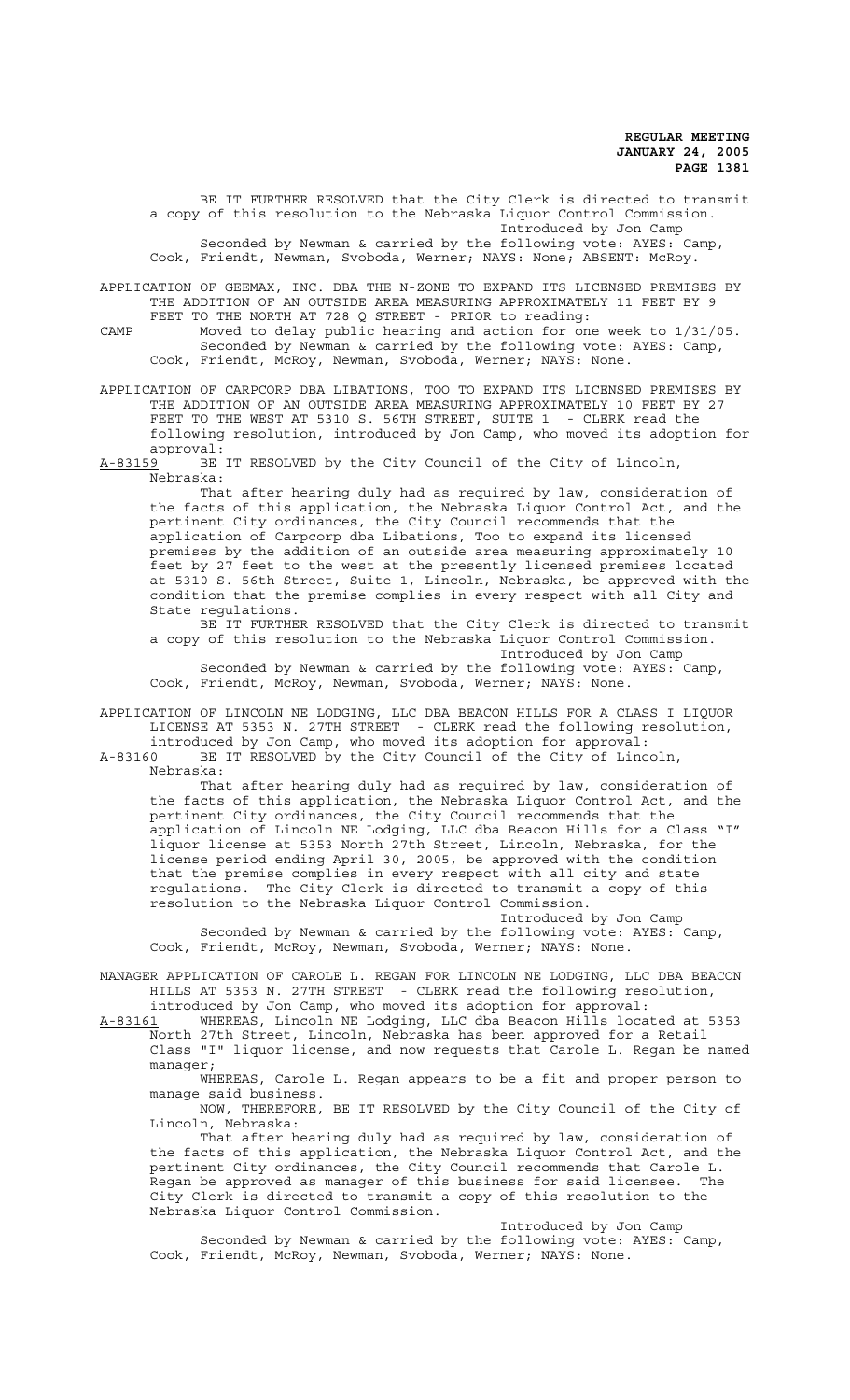APPLICATION OF HY VEE INC. DBA HY VEE #5 FOR A CLASS C LIQUOR LICENSE AT 7151 STACY LANE - CLERK read the following resolution, introduced by Jon Camp, who moved its adoption for approval:<br>A-83162 BE IT RESOLVED by the City Council or

BE IT RESOLVED by the City Council of the City of Lincoln, Nebraska:

That after hearing duly had as required by law, consideration of the facts of this application, the Nebraska Liquor Control Act, and the pertinent City ordinances, the City Council recommends that the application of Hy Vee Inc. dba Hy Vee #5 for a Class "C" liquor license at 7151 Stacy Lane, Lincoln, Nebraska, for the license period ending October 31, 2005, be approved with the condition that the premise complies in every respect with all city and state regulations. The on premise consumption of alcohol shall be limited to samplings of two ounces or less of any alcoholic beverage.

The City Clerk is directed to transmit a copy of this resolution to the Nebraska Liquor Control Commission.

Introduced by Jon Camp Seconded by Newman & carried by the following vote: AYES: Camp, Cook, Friendt, McRoy, Newman, Svoboda, Werner; NAYS: None.

MANAGER APPLICATION OF SCOTT A. SCHLATTER FOR HY VEE INC. DBA HY VEE #5 AT 7151 STACY LANE - CLERK read the following resolution, introduced by Jon Camp, who moved its adoption for approval:

A-83163 WHEREAS, Hy Vee Inc. dba Hy Vee #5 located at 7151 Stacy Lane, Lincoln, Nebraska has been approved for a Retail Class "C" liquor license, and now requests that Scott A. Schlatter be named manager; WHEREAS, Scott A. Schlatter appears to be a fit and proper person

to manage said business. NOW, THEREFORE, BE IT RESOLVED by the City Council of the City of Lincoln, Nebraska:

That after hearing duly had as required by law, consideration of the facts of this application, the Nebraska Liquor Control Act, and the pertinent City ordinances, the City Council recommends that Scott A. Schlatter be approved as manager of this business for said licensee. The City Clerk is directed to transmit a copy of this resolution to the Nebraska Liquor Control Commission.

Introduced by Jon Camp Seconded by Newman & carried by the following vote: AYES: Camp, Cook, Friendt, McRoy, Newman, Svoboda, Werner; NAYS: None.

APPLICATION OF GAS 'N SHOP, INC. DBA GAS 'N SHOP #81 FOR A CLASS D LIQUOR LICENSE AT 600 601 WEST O STREET - CLERK read the following resolution, introduced by Jon Camp, who moved its adoption for approval with amendment to address of 600 West O Street to 601 West O Street: A-83164 BE IT RESOLVED by the City Council of the City of Lincoln,

Nebraska:

That after hearing duly had as required by law, consideration of the facts of this application, the Nebraska Liquor Control Act, and the pertinent City ordinances, the City Council recommends that the application of Gas 'N Shop Inc. dba Gas 'N Shop #81 for a Class "D" liquor license at 600 West O Street, Lincoln, Nebraska, for the license period ending April 30, 2005, be approved with the conditions that the applicant obtains a valid special permit, and that the premise complies in every respect with the conditions of its special permit and all city and state regulations. The City Clerk is directed to transmit a copy of this resolution to the Nebraska Liquor Control Commission.

Introduced by Jon Camp Seconded by Newman & carried by the following vote: AYES: Camp, Cook, Friendt, McRoy, Newman, Svoboda, Werner; NAYS: None.

MANAGER APPLICATION OF CONNIE L. HYNEK FOR GAS 'N SHOP, INC. DBA GAS 'N SHOP #81 AT 600 601 WEST O STREET - CLERK read the following resolution, introduced by Jon Camp, who moved its adoption for approval:

A-83165 WHEREAS, Gas 'N Shop, Inc. dba Gas 'N Shop #81 located at 600 West O Street, Lincoln, Nebraska has been approved for a Retail Class "D" liquor license, and now requests that Connie L. Hynek be named manager;

WHEREAS, Connie L. Hynek appears to be a fit and proper person to manage said business.

NOW, THEREFORE, BE IT RESOLVED by the City Council of the City of Lincoln, Nebraska:

That after hearing duly had as required by law, consideration of the facts of this application, the Nebraska Liquor Control Act, and the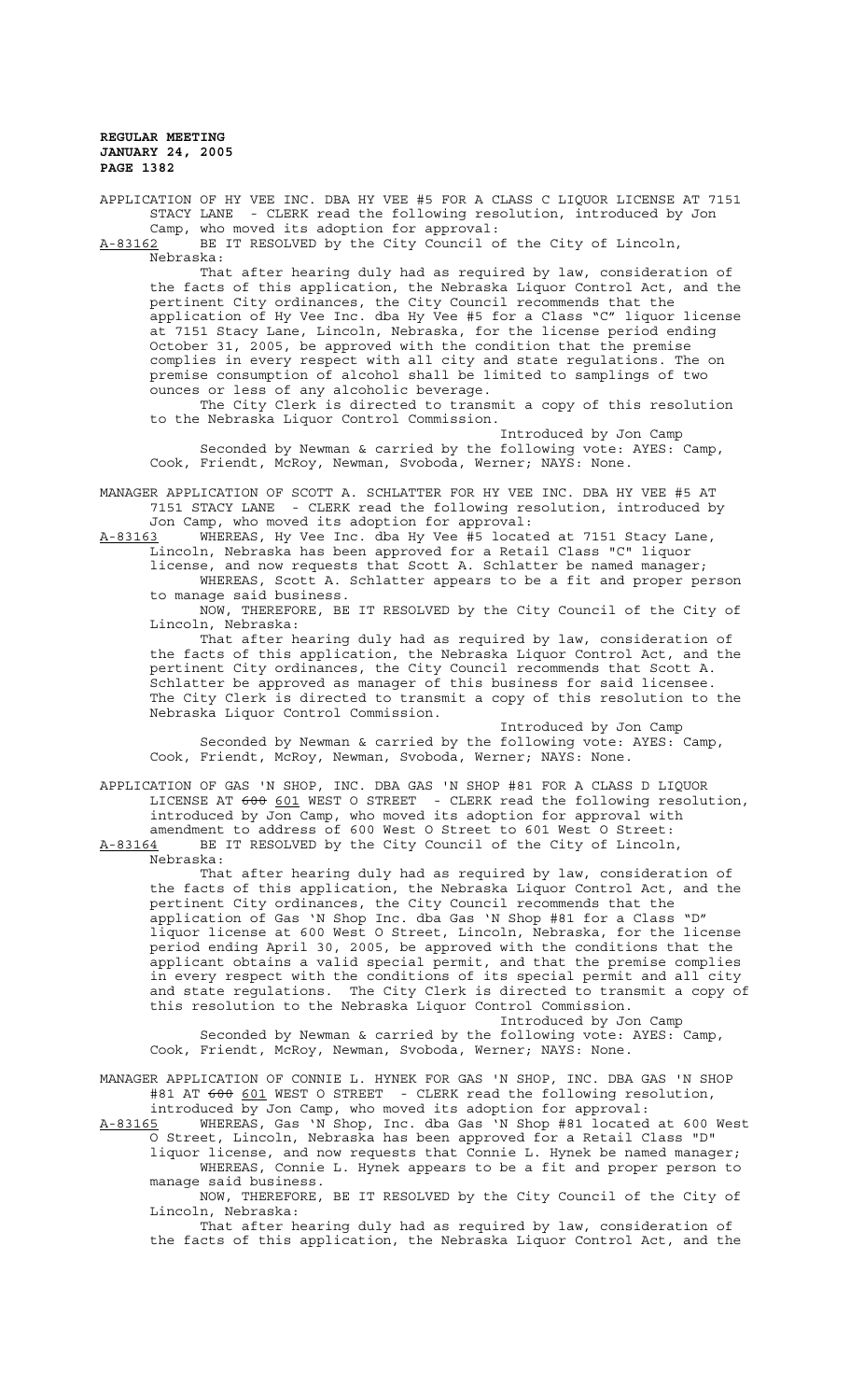pertinent City ordinances, the City Council recommends that Connie L.<br>Hynek be approved as manager of this business for said licensee. The Hynek be approved as manager of this business for said licensee. City Clerk is directed to transmit a copy of this resolution to the Nebraska Liquor Control Commission.

Introduced by Jon Camp Seconded by Newman & carried by the following vote: AYES: Camp, Cook, Friendt, McRoy, Newman, Svoboda, Werner; NAYS: None.

## **ORDINANCES - 2ND READING & ASSOCIATED RESOLUTIONS**

- CHANGE OF ZONE 04078HP APPLICATION OF THE RAPE/SPOUSE ABUSE CRISIS CENTER TO DESIGNATE THE LALLY HOUSE AT 2541 N STREET AS A LANDMARK (In connection w/05R-4) - CLERK read an ordinance, introduced by Patte Newman, amending the City of Lincoln Zoning District Maps attached to and made a part of Title 27 of the Lincoln Municipal Code by designating certain property as a Landmark, the second time.
- SPECIAL PERMIT 04062 APPLICATION OF THE RAPE/SPOUSE ABUSE CRISIS CENTER TO OPERATE A CRISIS CENTER IN A LANDMARK LOCATED AT 2541 N STREET. (In connection w/05-1) (Action Date: 1/31/05)
- APPLICATION OF ONE VISTA LLC TO ASSIGN THE ADDRESS OF "ONE TALENT PLUS WAY" TO ITS TALENT PLUS BUILDING GENERALLY LOCATED AT 65TH STREET AND PIONEERS BLVD - CLERK read an ordinance, introduced by Patte Newman, designating the address of the Talent + building generally located at 65<sup>th</sup> Street and Pioneers Boulevard as "One Talent Plus Way" as requested by One Vista LLC, the second time.
- CHANGE OF ZONE 04076HP APPLICATION OF PAGES LLC TO DESIGNATE THE ZIMMER GROCERY STORE AT 1941-1943 K STREET AS A LANDMARK (In connection w/ 05R-6) - CLERK read an ordinance, introduced by Patte Newman, amending the City of Lincoln Zoning District Maps attached to and made a part of Title 27 of the Lincoln Municipal Code by designating certain property as a Landmark, the second time.
- SPECIAL PERMIT 04063 APPLICATION OF PAGES LLC TO OPERATE AN OFFICE AND A RESIDENCE IN A LANDMARK LOCATED AT 1941 - 1943 K STREET. (In connection w/05-3) (Action Date: 1/31/05)
- MISC. 04004 APPLICATION OF THE UNIVERSITY OF NEBRASKA BOARD OF REGENTS TO VACATE PORTIONS OF SEVERAL PLATS LOCATED WITHIN THE UNL EAST CAMPUS, INCLUDING VACATION OF PUBLIC RIGHTS-OF-WAY, GENERALLY LOCATED AT NORTH 40TH STREET AND LEIGHTON AVE - CLERK read an ordinance, introduced by Patte Newman, vacating a portion G.M. Barnes Subdivision, Pitcher and Baldwin's Second Addition to University Place, and University Place Addition located within the UNL East Campus and vacating portions of Leighton Avenue, north 40<sup>th</sup> Street, North 41st Street, North 42<sup>nd</sup> Street, North 43 $^{\rm rd}$  Street, North 44 $^{\rm th}$  Street, and Walker Avenue, generally located between North 33<sup>rd</sup> Street and North 45<sup>th</sup> Street and between Leighton Avenue and Huntington Avenue, Lincoln, Lancaster County, Nebraska, and retaining title thereto in the City of Lincoln, Nebraska, the second time.
- APPROVING A LEASE AGREEMENT BETWEEN THE CITY AND CEDARS YOUTH SERVICES TO OPERATE A CHILD CARE FACILITY LOCATED IN CENTER PARK GARAGE AT 12TH AND N STREETS FOR A 10-YEAR TERM COMMENCING OCTOBER, 2003 - CLERK read an ordinance, introduced by Patte Newman, accepting and approving a Lease Agreement between the City of Lincoln and Cedars Youth Services to operate a child care facility located below the Center Park Garage at 12<sup>th</sup> and N Streets for a 10-Year term beginning October, 2003, the second time.
- AMENDING SECTION 2.18.035 OF THE LINCOLN MUNICIPAL CODE, RELATING TO BID PROTESTS OF AWARDS MADE BY THE CITY FOR PURCHASES WHERE BIDS ARE REQUIRED, TO REVISE THE TIME FRAME UNDER WHICH BIDDERS MAY PROTEST TO BETTER CLARIFY WHEN THE OPPORTUNITY BEGINS AND ENDS, TO REVISE THE FILING FEE TO BETTER REFLECT THE CITY'S COSTS IN UNDERTAKING THE PROTEST EFFORT, AND TO CLARIFY THE ABILITIES OF THE CITY TO PROCEED WITH OR SUSPEND PURCHASES DURING THE TIME OF A PROTEST - CLERK read an ordinance, introduced by Patte Newman, amending Section 2.18.035 of the Lincoln Municipal Code, relating to bid protests of awards made by the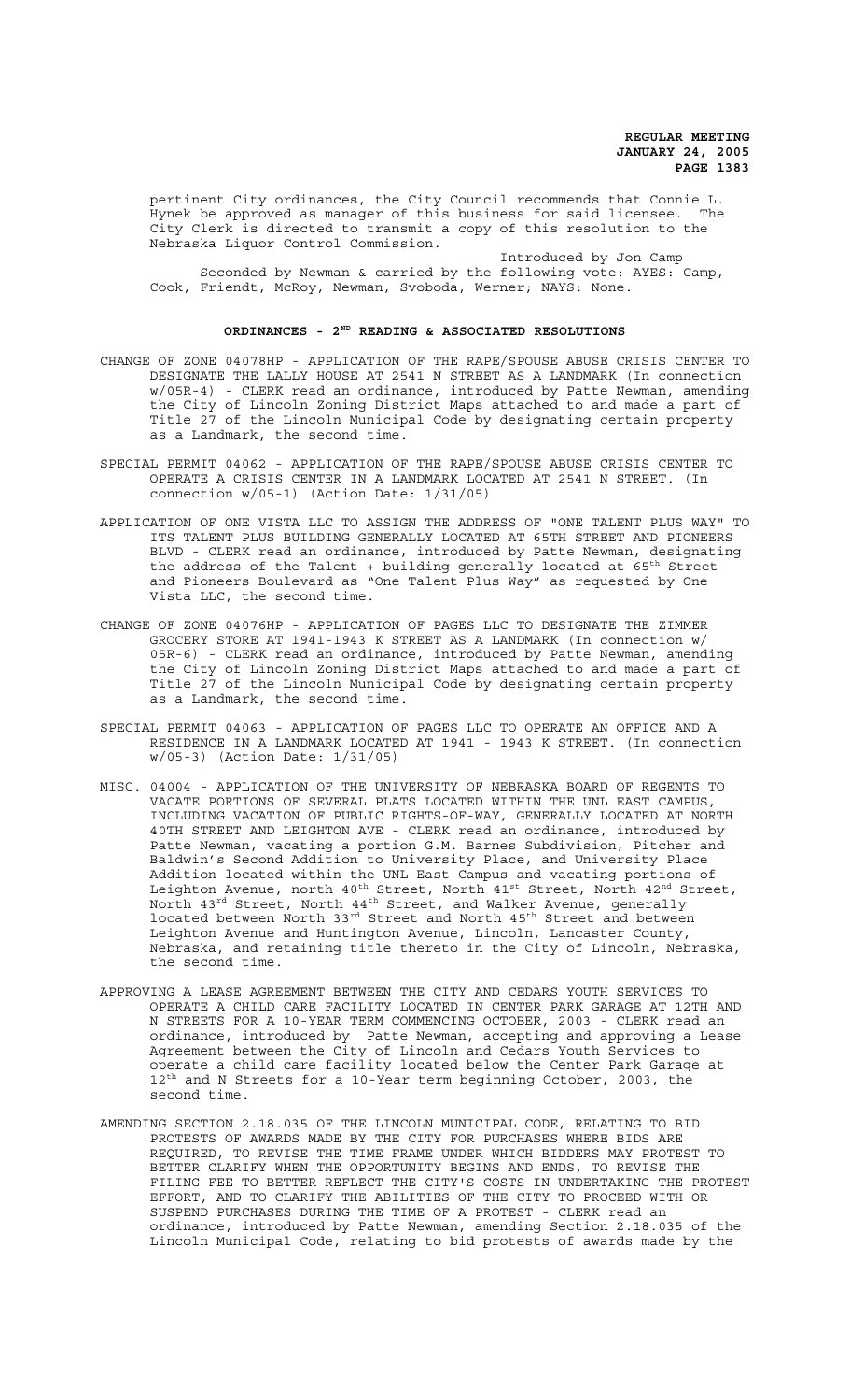City for purchases where bids are required, to revise the time frame under which bidders may protest to better clarify when the opportunity begins and ends; to revise the filing fee to better reflect the City's costs in undertaking the protest effort; and to clarify the abilities of the City to proceed with or suspend purchases during the time of a protest; and repealing Section 2.18.035 of the Lincoln Municipal Code as hitherto existing, the second time.

### **RESOLUTIONS**

APPROVING A CONTRACT INVOLVING THE EXPENDITURES OF MONEY FROM APPROPRIATIONS OF MORE THAN ONE YEAR FOR A WASTEWATER PROJECT THAT PROVIDES FOR THE CONSTRUCTION OF THE NORTH 31ST STREET LIFTSTATION FORCEMAIN OUTFALL IMPROVEMENTS PROJECT FOR THE LINCOLN WASTEWATER SYSTEM - CLERK read the following resolution, introduced by Patte Newman, who moved its

adoption:<br><u>A-83166</u> WHE WHEREAS, the City of Lincoln desires to enter into a contract for the wastewater project that provides for the construction of the North 31st Street Liftstation Forcemain Outfall Improvements Project for the Lincoln Wastewater System.

WHEREAS, said contract will involve the expenditure of money from appropriations of more than one year, and Article VII, Section 3 of the Charter of the City of Lincoln provides that no such expenditure of money from appropriations of more than one year shall be valid unless approved by resolution of the City Council.

NOW, THEREFORE, BE IT RESOLVED by the City Council of the City of Lincoln, Nebraska:

That the Mayor is authorized to execute a contract between the City and the recommended, lowest bid contractor for construction of the North 31<sup>st</sup> Street Liftstation Outfall Forcemain improvements for the Lincoln Wastewater System.

AND FURTHER, BE IT RESOLVED by the City Council that the Mayor is authorized to execute a contract between the City and HDR, Inc. to provide construction phase services for this Wastewater System construction project.

The City Clerk is directed to return one fully executed copy of this Resolution to Steve Masters, Public Works Administrator, one for department records.

Introduced by Patte Newman Seconded by Svoboda & carried by the following vote: AYES: Camp, Cook, Friendt, McRoy, Newman, Svoboda, Werner; NAYS: None.

ASSESSING THE DEMOLITION AND REMOVAL OF THE DANGEROUS BUILDING EXPENSE INCURRED BY THE CITY AGAINST THE PROPERTY LOCATED AT 2420 P STREET CLERK read the following resolution, introduced by Patte Newman, who

moved its adoption:<br><u>A-83167</u> BE IT RESOLVE BE IT RESOLVED by the City Council of the City of Lincoln, Nebraska:

That, after hearing held before the City Council sitting as a Board of Equalization, the demolition and utility abandonment expense as shown on the report which is attached hereto as Attachment "A" and made a part of this resolution is hereby assessed against the property indicated in the report and shall constitute a lien against such property until paid. Said assessment shall be delinquent from and after 50 days and draw interest at the rate of 6.00% per annum. Introduced by Patte Newman

Seconded by Svoboda & carried by the following vote: AYES: Camp, Cook, Friendt, McRoy, Newman, Svoboda, Werner; NAYS: None.

- USE PERMIT 04005 APPLICATION OF RLM LLC TO DEVELOP BARONS RIDGE CONSISTING OF 38 DWELLING UNITS AND 10,000 SQUARE FEET OF OFFICE SPACE, WITH REQUESTED VARIANCES TO SANITARY SEWER DESIGN STANDARDS, MODIFICATIONS TO REDUCE THE SIDE YARD SETBACK, REAR YARD SETBACK, AND FRONTAGE, AND TO WAIVE THE PRELIMINARY PLAT PROCESS, ON PROPERTY GENERALLY LOCATED SOUTHWEST OF BARONS ROAD AND N.W. 1ST STREET - CLERK read the following resolution, introduced by Patte Newman, who moved its adoption:
- A-83168 WHEREAS, RLM, LLC has submitted an application in accordance with Section 27.27.080 of the Lincoln Municipal Code designated as Use Permit No. 04005 for authority to construct 38 dwelling units and 10,000 square feet of office space with requests to waive the Land Subdivision Ordinance, Zoning Code and Design Standards to reduce required side yard and rear yard setbacks, and minimum street frontage, to allow a variance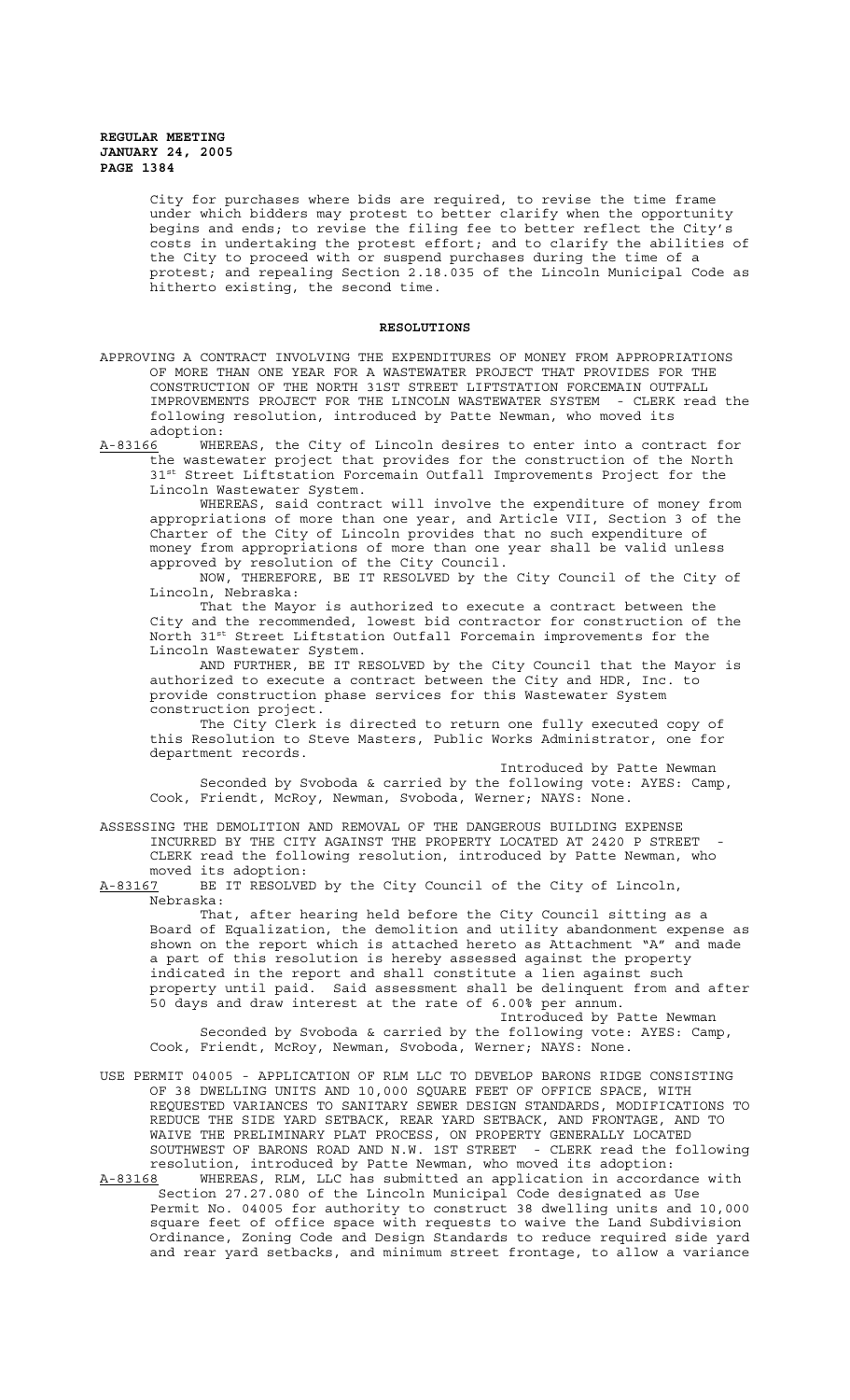for the installation of sanitary sewer, and to waive the filing of a preliminary plat, on property generally located at N.W. 1st Street, and legally described to wit:

Lot 1, Highlands East 8th Addition, Lincoln, Lancaster County, Nebraska;

WHEREAS, the real property adjacent to the area included within the site plan for this development of 38 dwelling units and 10,000 square feet of office space will not be adversely affected; and

WHEREAS, said site plan together with the terms and conditions hereinafter set forth are consistent with the intent and purpose of Title 27 of the Lincoln Municipal Code to promote the public health, safety, and general welfare.

NOW, THEREFORE, BE IT RESOLVED by the City Council of the City of Lincoln, Nebraska:

That the application of RLM, LLC. hereinafter referred to as "Permittee", to construct 38 dwelling units and 10,000 square feet of office space on the property legally described above be and the same is hereby granted under the provisions of Section 27.27.080 of the Lincoln Municipal Code upon condition that construction and operation of said development be in strict compliance with said application, the site plan, and the following additional express terms, conditions, and requirements:

1. This permit approves 38 dwelling units and 10,000 square feet of office space.

2. The following waivers to the Zoning Code, Land Subdivision Ordinance and Design Standards are approved:

- a. The requirements of the sanitary sewer design standards are amended to allow sewer to flow opposite street grades at the south end of W. Hampshire Lane provided that minimum and/or maximum sewer depths are not violated.
- b. A reduction of the required side yard setback from 15 feet to 7.5 feet.
- c. A reduction of the required rear yard setback from 40 feet to 30 feet.
- d. A reduction of the required minimum street frontage for single-family attached lots from 50 feet to 20 feet.
- e. The requirement of Lincoln Municipal Code § 26.11.020 that a preliminary plat is required for a subdivision is waived, except that this waiver of the preliminary plat shall only be effective for a period of ten years from the date of the this approval, and shall be of no force or effect thereafter.
- 3. Before receiving building permits:
	- a. The Permittee must submit a revised and reproducible final plan including 6 copies.
		- b. The Permittee shall grant an avigation and noise easement to the Lincoln Airport Authority on all or that part of the land located within the Airport Environs Noise District.
		- c. The construction plans must conform to the approved
			- plans.
		- d. Final Plats will be approved by the Planning Director after:
			- i. The sidewalks, streets, drainage facilities, street lighting, landscape screens, street trees, temporary turnarounds and barricades, and street name signs have been completed or the Permittee has submitted a bond or an escrow of security agreement to guarantee their completion.
			- ii. The Permitte has signed an agreement that binds the Permittee, its successors and assigns:
				- (1) to complete the paving of private roadway, and temporary turnarounds and barricades located at the temporary dead-end of the private roadway shown on the final plat within two (2) years following the approval of this final plat.
				- (2) to complete the installation of sidewalks along both sides of all interior private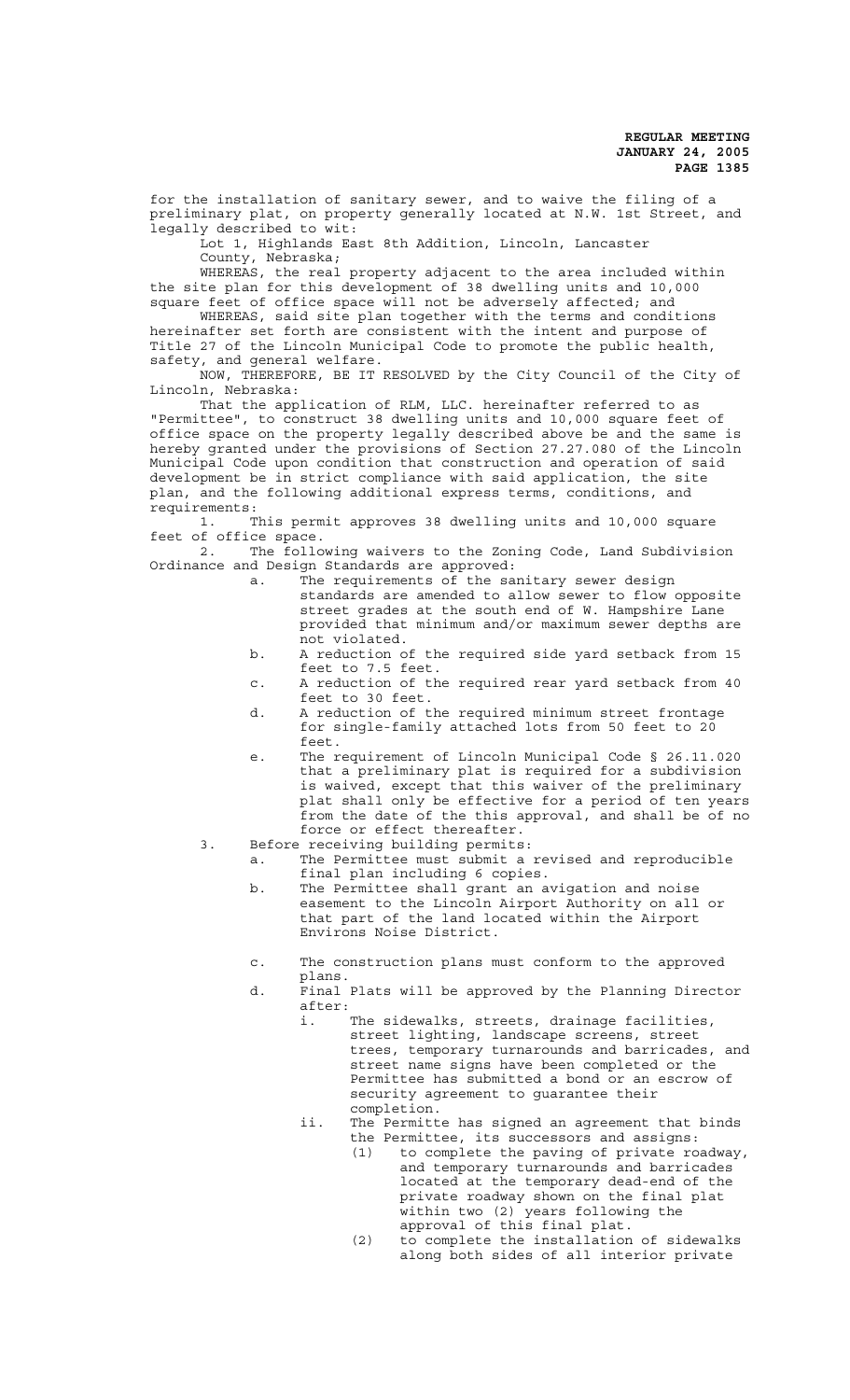> roadways and streets abutting the use permit as shown on the final plat within four (4) years following the approval of this final plat.

- (3) to construct the sidewalk in the pedestrian way easement in Lots 10 and 11, Block 1 at the same time as W. Hampshire Lane (to be renamed) is paved and to agree that no building permit shall be issued for construction on Lots 10 and 11, Block 1 until such time as the sidewalk in the pedestrian way easement is constructed.
- (4) to complete the public water distribution system to serve this plat within two (2) years following the approval of this final plat.
- (5) to complete the public wastewater collection system to serve this plat within two (2) years following the approval of this final plat.
- (6) to complete the enclosed public drainage facilities shown on the approved drainage study to serve this plat within two (2) years following the approval of this final plat.
- (7) to complete the enclosed private drainage facilities shown on the approved drainage study to serve this plat within two (2) years following the approval of this final plat.
- (8) to complete land preparation including storm water detention/retention facilities and open drainageway improvements to serve this plat prior to the installation of utilities and improvements but not more than two (2) years following the approval of this final plat.
- (9) to complete the installation of public and private street lights along the streets within this plat within two (2) years following the approval of this final plat.
- (10) to complete the planting of the street trees along the streets within this plat within four (4) years following the
- approval of this final plat. (11) to complete the planting of the landscape screen within this plat within two (2) years following the approval of this final plat.
- (12) to complete the installation of the street name signs within two (2) years following the approval of this final plat.
- (13) to complete the installation of the permanent markers prior to construction on or conveyance of any lot in the plat.
- (14) to complete any other public or private improvement or facility required by Chapter 26.23 (Development Standards) of the Land Subdivision Ordinance in a timely manner which inadvertently may have been omitted from the above list of required improvements.
- (15) to submit to the Director of Public Works a plan showing proposed measures to control sedimentation and erosion and the proposed method to temporarily stabilize all graded land for approval.
- (16) to complete the public and private improvements shown on the preliminary plat and Use Permit.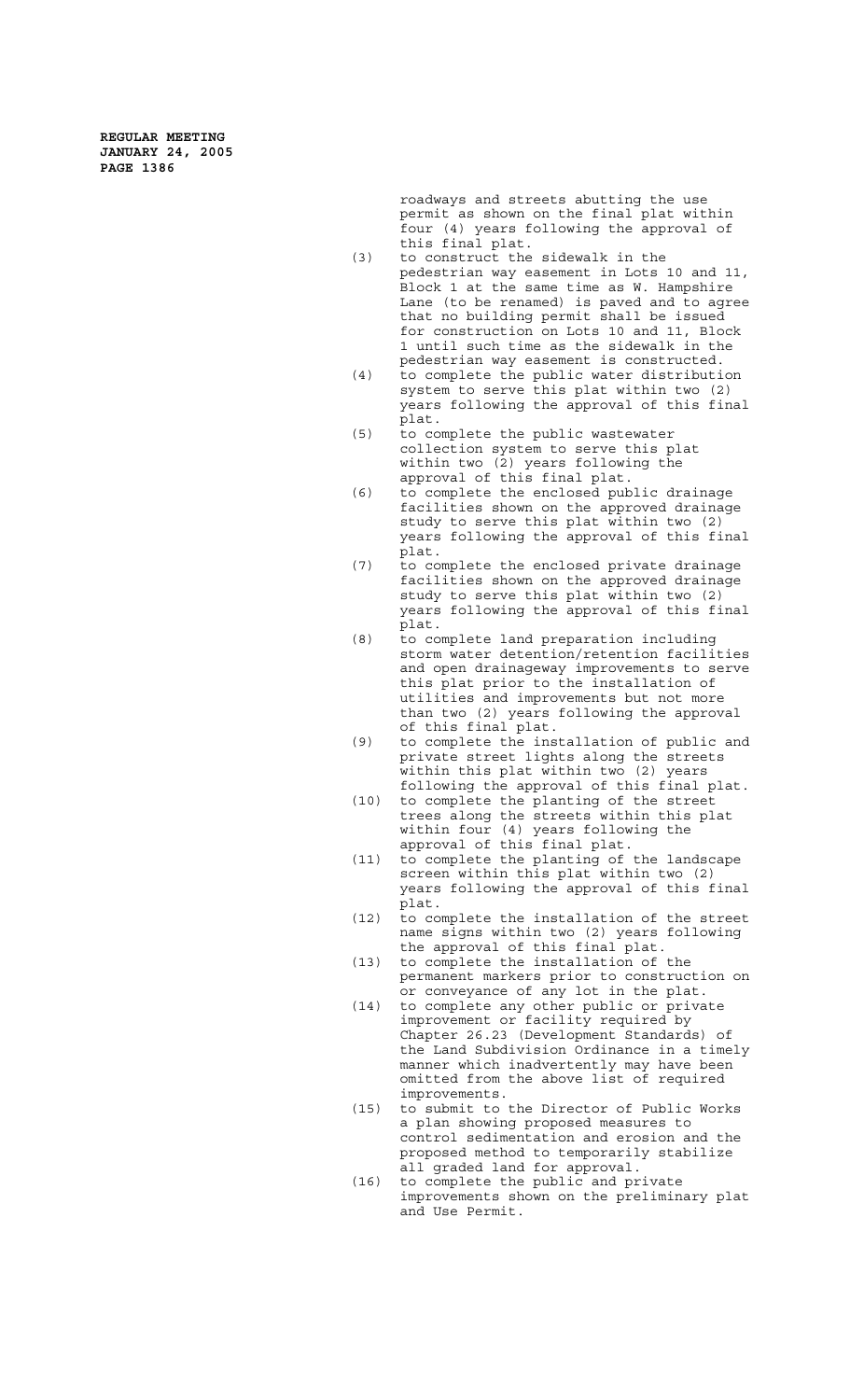- (17) to retain ownership of or the right of entry to the outlots in order to maintain the outlots and private improvements on a permanent and continuous basis and to maintain the plants in the medians and islands on a permanent and continuous basis. However, the Permittee may be relieved and discharged of this maintenance obligation upon creating, in writing, a permanent and continuous association of property owners who would be responsible for said permanent and continuous maintenance. The Permittee shall not be relieved of such maintenance obligation until the private improvements have been satisfactorily installed and the documents creating the association have been reviewed and approved by the City Attorney and filed of record with the Register of Deeds.
- (18) to continuously and regularly maintain the street trees along the private roadways and landscape screens.
- (19) to submit to the lot buyers and builders a copy of the soil analysis.
- (20) to pay all design, engineering, labor, material, inspection, and other improvement costs.
- (21) to comply with the provisions of the Land Preparation and Grading requirements of the Land Subdivision Ordinance.
- (22) to perpetually maintain the sidewalks in the pedestrian way easements on Lots 10 and 11, Block 1 at their own cost and expense.
- (23) to properly and continuously maintain and supervise the private facilities which have common use or benefit, and to recognize that there may be additional maintenance issues or costs associated with providing for the proper functioning of storm water detention/retention facilities as they were designed and constructed within the development, and that these are the responsibility of the land owner.
- (24) to relinquish the right of direct vehicular access from Outlot A to NW 1st Street.
- (25) to inform all prospective purchasers and users that the land is located within the Airport Environs Noise District, that the land is subject to an avigation and noise easement granted to Lincoln Airport Authority, and that the land is potentially subject to aircraft noise levels which may affect users of the property and interfere with its use.

4. Before occupying the dwelling units all development and construction shall have been completed in compliance with the approved plans.

5. All privately-owned improvements shall be permanently maintained by the owner or an appropriately established homeowners association approved by the City Attorney.

6. The site plan accompanying this permit shall be the basis for all interpretations of setbacks, yards, locations of buildings, location of parking and circulation elements, and similar matters.

7. The terms, conditions, and requirements of this resolution shall be binding and obligatory upon the Permittee, its successors, and assigns. The building official shall report violations to the City Council which may revoke the special permit or take such other action as may be necessary to gain compliance.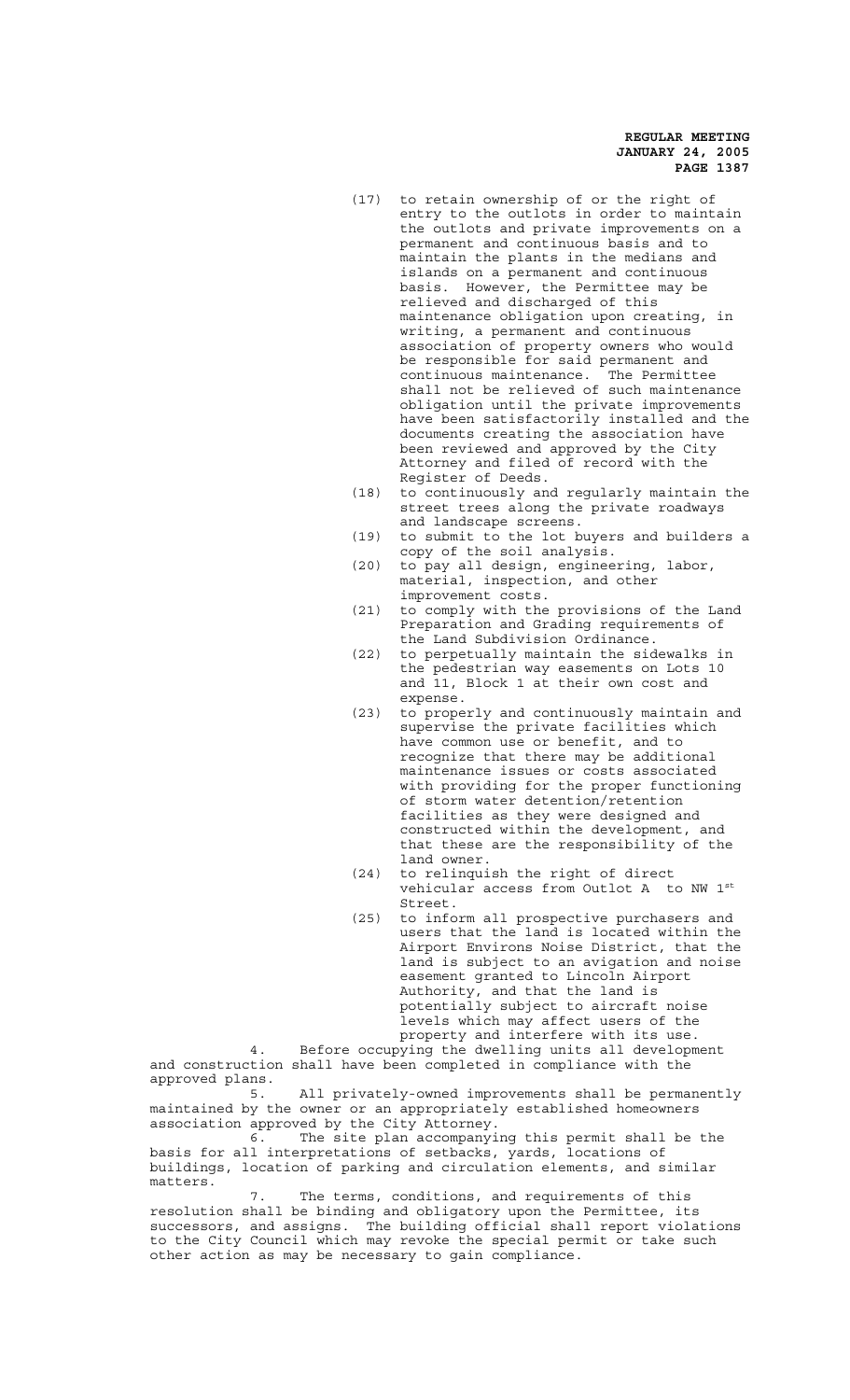8. The applicant shall sign and return the letter of acceptance to the City Clerk within 30 days following the approval of the special permit, provided, however, said 30-day period may be extended up to six months by administrative amendment. The City Clerk shall file a copy of the resolution approving the special permit and the letter of acceptance with the Register of Deeds, filling fees therefor

to be paid in advance by the Permittee.<br>9. The site plan as appr The site plan as approved with this resolution voids and supersedes all previously approved site plans, however all resolutions approving previous permits remain in force unless specifically amended by this resolution.

Introduced by Patte Newman Seconded by Friendt & carried by the following vote: AYES: Camp, Cook, Friendt, McRoy, Newman, Svoboda, Werner; NAYS: None.

APPROVING AN INTERLOCAL AGREEMENT BETWEEN THE CITY, COUNTY, AND UNITED WAY FOR IMPLEMENTATION OF THE COMMUNITY BASED HUMAN NEEDS ASSESSMENT IN CONJUNCTION WITH THE UNIVERSITY OF NEBRASKA PUBLIC POLICY CENTER CLERK read the following resolution, introduced by Patte Newman, who moved its adoption:

A-83169 BE IT RESOLVED by the City Council of the City of Lincoln, Nebraska:

That the Interlocal Agreement between the City of Lincoln, the County of Lancaster, and United Way of Lincoln for the implementation of the Community Based Human Needs Assessment in conjunction with the University of Nebraska Public Policy Center, a copy of which is attached hereto marked as Attachment "A" and made a part hereof by reference, is hereby approved and the Mayor is authorized to execute said Interlocal Agreement on behalf of the City.

The City Clerk is directed to forward four fully executed originals of said Interlocal Agreement to Kristy Mundt, Lancaster County Attorney's Office for placement on the County Board agenda.

Introduced by Patte Newman Seconded by Friendt & carried by the following vote: AYES: Camp, Cook, Friendt, McRoy, Newman, Svoboda, Werner; NAYS: None.

APPROVING A CONSERVATION EASEMENT AGREEMENT BETWEEN PINE LAKE DEVELOPMENT LLC AND THE CITY OVER OUTLOT A, PINE LAKE PLAZA, FOR PRESERVATION OF THE EXISTING WETLANDS - CLERK read the following resolution, introduced by Patte Newman, who moved its adoption:

A-83170 WHEREAS, Pine Lake Development, L.L.C. has offered to grant a conservation easement for preservation of the existing wetlands over an area generally located at S. 82nd Street and Pine Lake Road, and more particularly described as:

Outlot A, Pine Lake Plaza Addition, located in the Northeast Quarter of Section 22, Township 9 North, Range 7 East, Lincoln, Lancaster County, Nebraska;

WHEREAS, acquisition of this conservation easement by the City would further the goals of the Comprehensive Plan relating to wetlands. NOW, THEREFORE, BE IT RESOLVED by the City Council of the City of Lincoln, Nebraska:

That, on behalf of the City of Lincoln, Nebraska, the offer of a conservation easement by Pine Lake Development, L.L.C. over a tract of land as legally described above and in the Conservation Easement Agreement, attached hereto and marked as Attachment "A", is hereby accepted and approved.

BE IT FURTHER RESOLVED that the Mayor is authorized to execute the Conservation Easement Agreement on behalf of the City of Lincoln, Nebraska.

Introduced by Patte Newman Seconded by Svoboda & carried by the following vote: AYES: Camp, Cook, Friendt, McRoy, Newman, Svoboda, Werner; NAYS: None.

APPROVING AN AGREEMENT BETWEEN THE LINCOLN-LANCASTER COUNTY HEALTH DEPARTMENT AND THE SOCIAL SECURITY ADMINISTRATION TO ESTABLISH CONDITIONS TO DISCLOSE INFORMATION RELATING TO THE ELIGIBILITY FOR AND PAYMENT OF SOCIAL SECURITY BENEFITS AND/OR SUPPLEMENTAL SECURITY INCOME AND SPECIAL VETERANS BENEFITS - CLERK read the following resolution, introduced by Patte Newman, who moved its adoption:

A-83171 BE IT RESOLVED by the City Council of the City of Lincoln, Nebraska:

That the attached Agreement between the Social Security Administration and the State of Nebraska and the Lincoln-Lancaster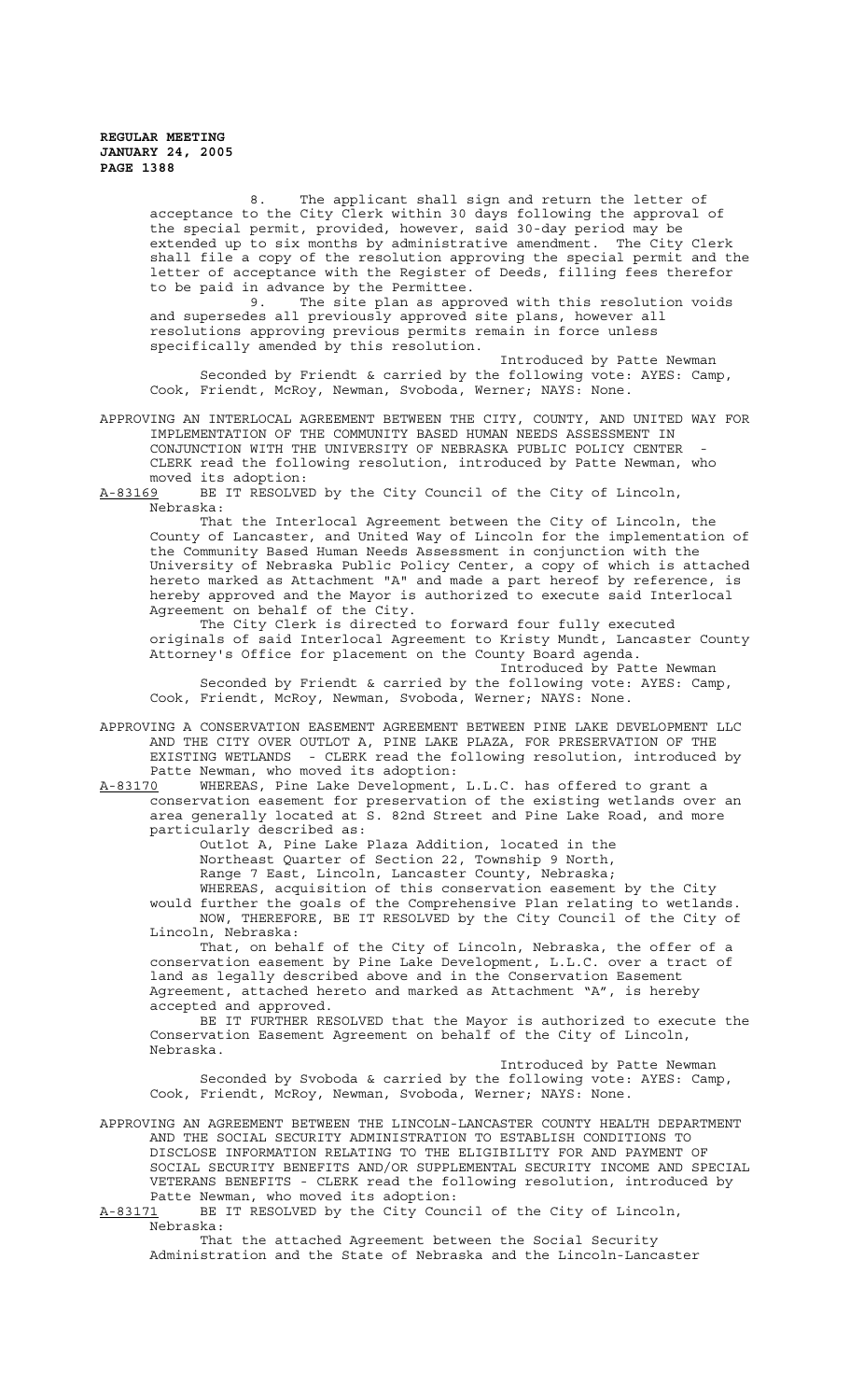County Health Department to establish conditions under which the Social Security Administraition agrees to disclose information relating to the eligibility for, and payment of, Social Security benefits and/or Supplemental Security Income and Special Veterans Benefits, including certain tax return information, in accordance with the terms and conditions contained in said Agreement, is hereby approved and the Mayor is authorized to execute the same on behalf of the City of Lincoln. The term of this Agreement is 18 months with one option of renewal. The Mayor is hereby authorized to execute this renewal on behalf of the City.

The City Clerk is directed to return the executed copies of the Agreement to Bruce Dart, Lincoln-Lancaster County Health Department, for transmittal and execution by the Social Security Administration.

Introduced by Patte Newman Seconded by Friendt & carried by the following vote: AYES: Camp, Cook, Friendt, McRoy, Newman, Svoboda, Werner; NAYS: None.

USE PERMIT 04004 - APPLICATION OF CAMERON CORPORATION TO DEVELOP HIGHLANDS TOWNHOMES CONSISTING OF 94 DWELLING UNITS, ONE LOT FOR FUTURE DEVELOPMENT, AND ONE OUTLOT, WITH REQUESTED VARIANCES TO THE SANITARY SEWER DESIGN STANDARDS AND WAIVER OF THE PRELIMINARY PLAT PROCESS ON PROPERTY GENERALLY LOCATED AT W. FLETCHER AVE. AND N.W. 13TH STREET PRIOR to reading:

CAMP Moved to amend Bill No. 05R-10 on page 1, lines 1 and 19 by deleting the words "Cameron Corporation" and inserting the words Highlands Townhomes, LLC.

Seconded by McRoy & carried by the following vote: AYES: Camp, Cook, Friendt, McRoy, Newman, Svoboda, Werner; NAYS: None. CLERK Read the following resolution, introduced by Patte Newman, who

moved its adoption as amended:

A-83172 MHEREAS, <del>Cameron Corporation</del> Highlands Townhomes, LLC has submitted an application in accordance with Section 27.27.080 of the Lincoln Municipal Code designated as Use Permit No. 04004 for authority to construct 94 dwelling units in the O-3 Office Park District, one lot for future development, and one outlot for open space and private roadways with requests to allow sanitary sewers to flow opposite street grades, and to waive the filing of a preliminary plat, on property generally located at W. Fletcher Avenue and N.W. 13th Street, and legally described to wit:

.<br>Outlot F, Highlands Coalition located in Sections 3 and 4, Township 10 North, Range 6 East and Sections 33 and 34, Township 11 North, Range 6 East of the 6th

P.M., Lincoln, Lancaster County, Nebraska;

WHEREAS, the real property adjacent to the area included within the site plan for this development of 94 dwelling units in the O-3 District will not be adversely affected; and

WHEREAS, said site plan together with the terms and conditions hereinafter set forth are consistent with the intent and purpose of Title 27 of the Lincoln Municipal Code to promote the public health, safety, and general welfare.

NOW, THEREFORE, BE IT RESOLVED by the City Council of the City of Lincoln, Nebraska:

That the application of Cameron Corporation Highlands Townhomes, LLC, hereinafter referred to as "Permittee", to construct 94 dwelling units, one lot for future development and one outlot for open space on the property legally described above be and the same is hereby granted under the provisions of Section 27.27.080 of the Lincoln Municipal Code upon condition that construction and operation of said development be in strict compliance with said application, the site plan, and the following additional express terms, conditions, and requirements:

1. This permit approves 94 dwelling units and two outlots. 2. The following waivers to the Land Subdivision Ordinance and Design Standards are approved:

- a. The requirement of Section 3.5 of the Sanitary Sewer Design Standards is waived to allow sewers to flow opposite street grades.
- b. The requirement of Lincoln Municipal Code § 26.11.020 that a preliminary plat is required for a subdivision is waived, except that this waiver of the preliminary plat shall only be effective for a period of ten years from the date of the this approval, and shall be of no force or effect thereafter. This waiver is further subject to the requirement that if any final plat on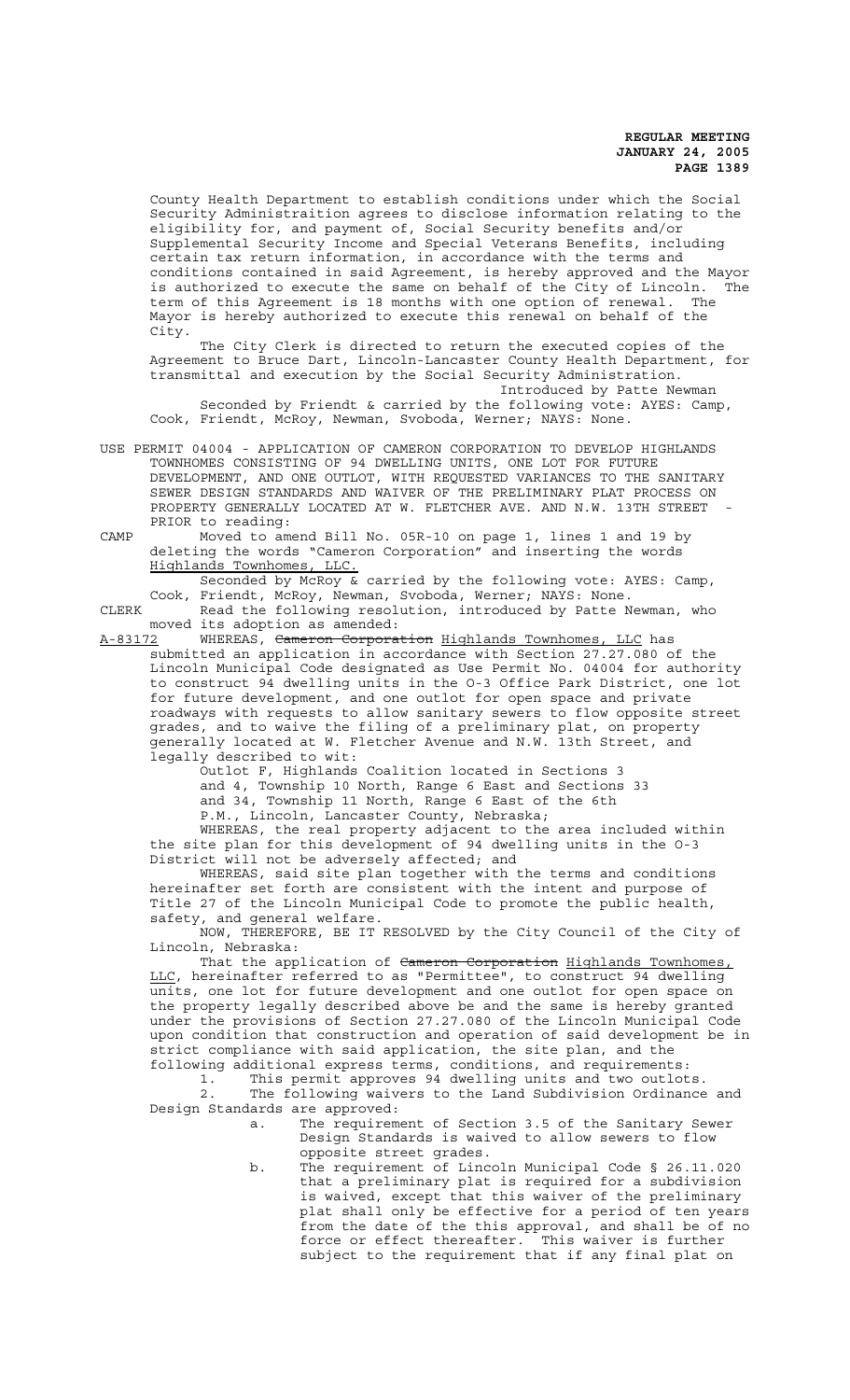> all or a portion of the approved use permit is submitted five years or more after the effective date of the use permit, the City may require that a new use permit be submitted, pursuant to all the provisions of Section 26.31.015. A new use permit may be required if the subdivision ordinance, the design standards, or the required improvements have been amended by the city; and as a result, the use permit as originally approved does not comply with the amended rules and regulations.

- 3. Final plats will be approved by the Planning Director after: a. The Permittee must submit a revised and reproducible final plan including 7 copies.
	- b. The sidewalks, streets, drainage facilities, street lighting, landscape screens, street trees, temporary turnarounds and barricades, and street name signs have been completed or the Permittee has submitted a bond or an escrow of security agreement to guarantee their completion.
	- c. The Permittee has signed an agreement that binds the Permittee, its successors and assigns:
		- i. To complete the street paving of all streets shown on the final plat within two (2) years following the approval of the final plat.
		- ii. To complete the installation of sidewalks along both sides of all internal streets and along the west side of NW 12th/13th Street and the south side of W. Fletcher Avenue as shown on the final plat within four years following the approval of the final plat.
		- iii. To complete the public water distribution system to serve this plat within two years following the approval of the final plat.
		- iv. To complete the public wastewater collection system to serve this plat within two years following the approval of the final plat.
		- v. To complete the enclosed drainage facilities shown on the approved drainage study to serve this plat within two years following the approval of the final plat.
		- vi. To complete land preparation including storm water detention/retention facilities and open drainageway improvements to serve this plat prior to the installation of utilities and improvements but not more than two years following the approval of the final plat.
		- vii. To complete the installation of private street lights along streets within this plat within two years following the approval of the final plat.
		- viii. To complete the planting of the street trees along streets within this plat within four years following the approval of the final plat.
		- ix. To complete the planting of the landscape screen within this plat within two years following the approval of the final plat.
		- x. To complete the installation of the street name signs within two years following the approval of the final plat.
		- xi. To submit to the Director of Public Works a plan showing proposed measures to control sedimentation and erosion and the proposed method to temporarily stabilize all graded land for approval.
		- xii. To complete the public and private improvements shown on the preliminary plat and use permit.
		- xiii. To retain ownership of or the right of entry to the outlots in order to maintain the outlots and private improvements on a permanent and continuous basis and to maintain the plants in the medians and islands on a permanent and continuous basis. However, the Permittee may be relieved and discharged of this maintenance obligation upon creating, in writing, a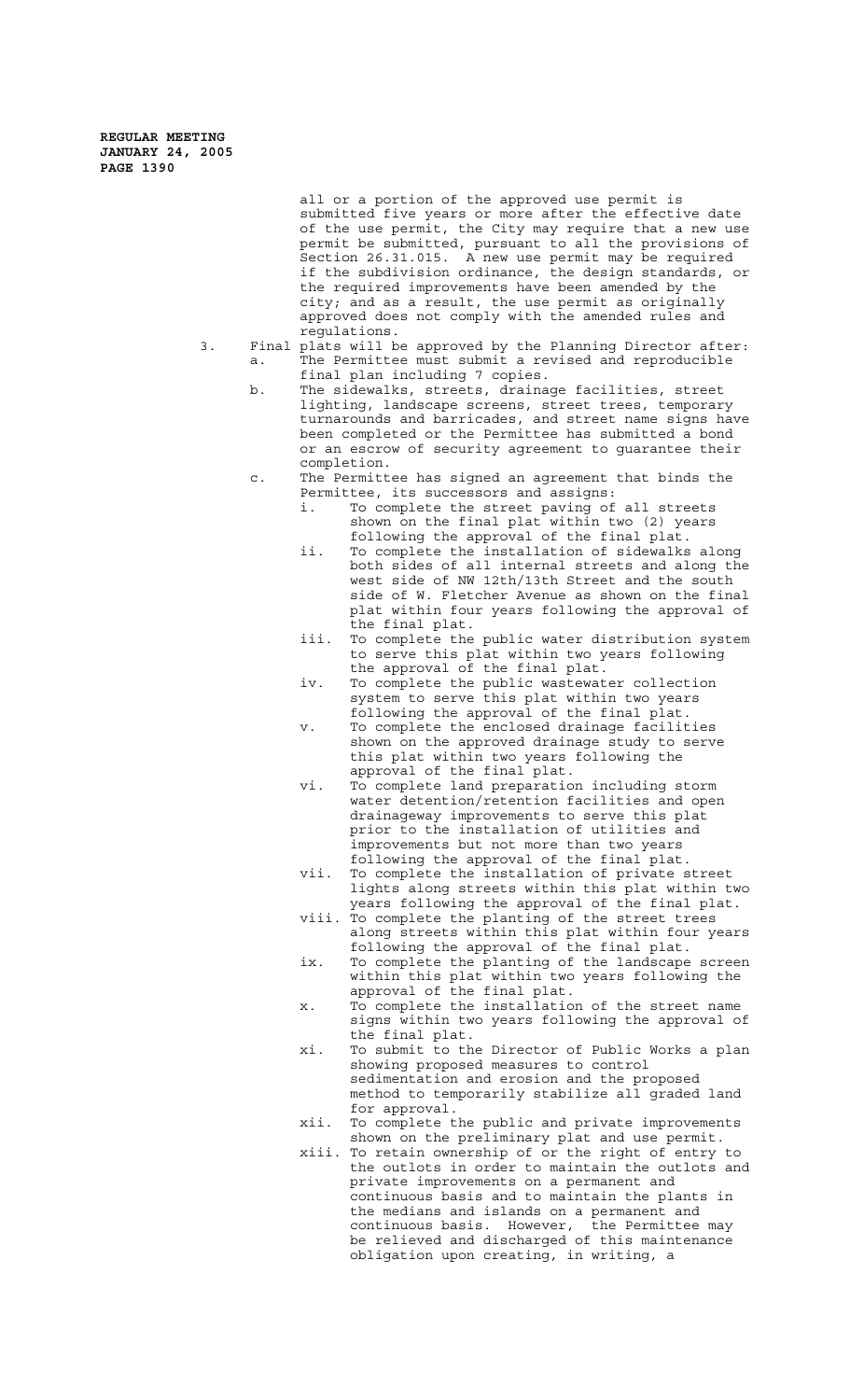permanent and continuous association of property owners who would be responsible for said permanent and continuous maintenance. The Permittee shall not be relieved of such maintenance obligation until the private improvements have been satisfactorily installed and the documents creating the association have been reviewed and approved by the City Attorney and filed of record with the Register of Deeds. xiv. To continuously and regularly maintain the

- street trees along the private roadways and landscape screens.
- xv. To submit to the lot buyers and home builders a copy of the soil analysis.
- xvi. To pay all design, engineering, labor, material, inspection, and other improvement costs.
- xvii. To comply with the provisions of the Land Preparation and Grading requirements of the Land Subdivision Ordinance.

 xviii. To properly and continuously maintain and supervise the private facilities which have common use or benefit, and to recognize that there may be additional maintenance issues or costs associated with providing for the proper functioning of storm water detention/retention facilities as they were designed and constructed within the development, and that these are the responsibility of the land owner.

- xix. To timely complete the public and private improvements and facilities required by Chapter 26.23 of the Land Subdivision Ordinance which have not been waived including but not limited to the list of improvements described above.
- xx. To post the required security to guarantee completion of the required improvements if the improvements are not completed prior to approval of the final plat.
- xxi. To acknowledge that the land is within the airport environs noise district.
- xxii. To acknowledge this parcel is adjacent a golf course and near one of the golf greens.
- xxiii. To rant the city access to the city installed 8' high chain link fence for maintenance purposes.

4. Before occupying the dwelling units all development and construction must be completed in conformance with the approved plans, including design criteria.

5. All privately-owned improvements must be permanently maintained by the Permittee or an appropriately established homeowners association approved by the City Attorney.

6. The site plan approved by this permit shall be the basis for all interpretations of setbacks, yards, locations of buildings, location of parking and circulation elements, and similar matters.

7. The terms, conditions, and requirements of this resolution shall be binding and obligatory upon the Permittee, its successors, and assigns. The building official shall report violations to the City Council which may revoke the special permit or take such other action as may be necessary to gain compliance.<br>8. The Permittee shall sign

The Permittee shall sign and return the City's letter of acceptance to the City Clerk within 30 days following approval of the special permit, provided, however, said 30-day period may be extended up to six months by administrative amendment. The City Clerk shall file a copy of the resolution approving the special permit and the letter of acceptance with the Register of Deeds, filing fees therefor to be paid in advance by the Permittee.

Introduced by Patte Newman Seconded by Friendt & carried by the following vote: AYES: Camp, Cook, Friendt, McRoy, Newman, Svoboda, Werner; NAYS: None.

ACCEPTING THE REPORT OF NEW AND PENDING CLAIMS AGAINST THE CITY AND APPROVING DISPOSITION OF CLAIMS SET FORTH THEREIN FOR THE PERIOD OF DECEMBER 1 -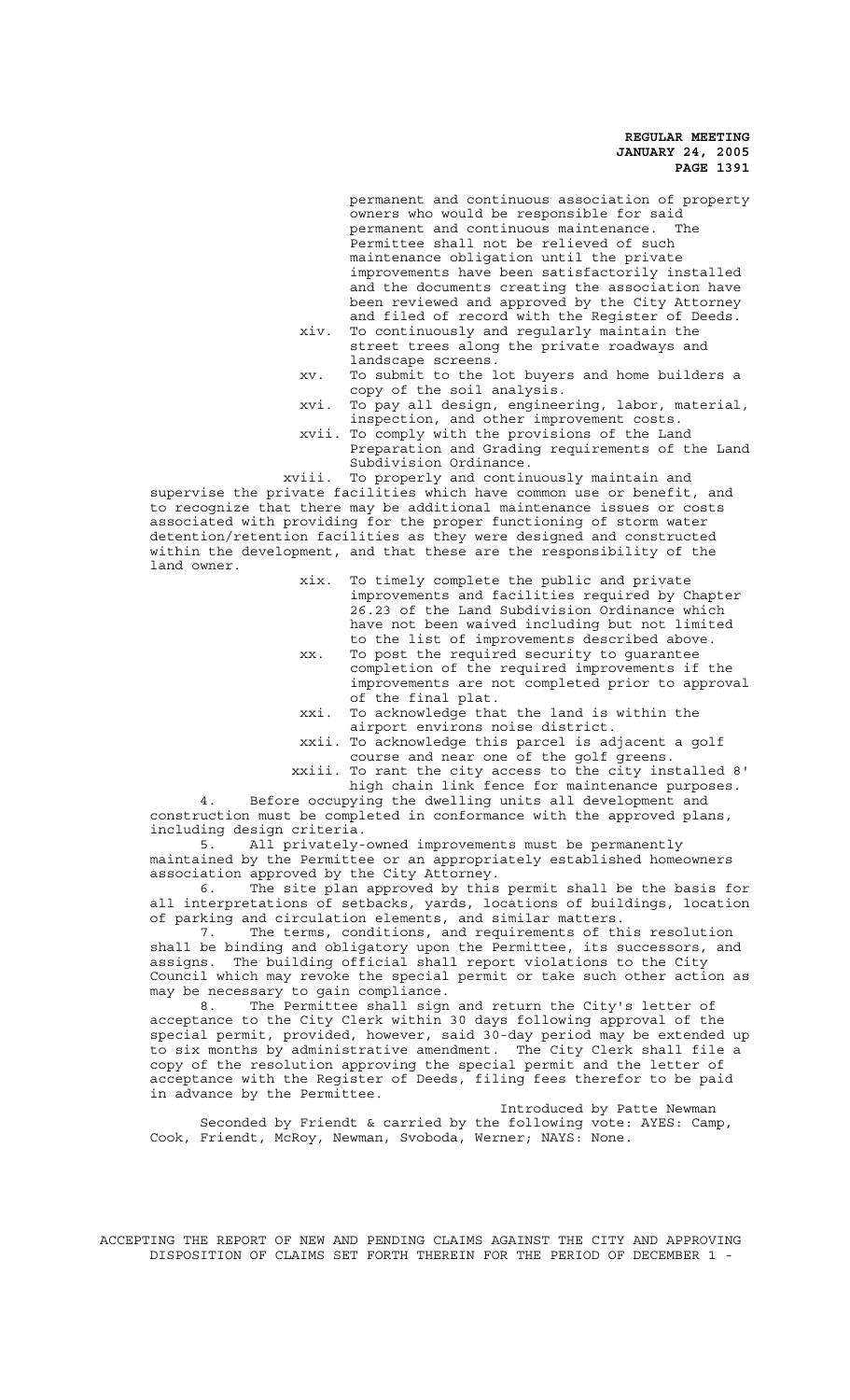31, 2004 - PRIOR to reading: CAMP Moved to delete line 15, Tomas Gonzalez from Bill No. 05R-11. Seconded by Cook & carried by the following vote: AYES: Camp, Cook, Friendt, McRoy, Newman, Svoboda, Werner; NAYS: None. CLERK Read the following resolution, introduced by Patte Newman, who moved its adoption: A-73173 BE IT RESOLVED by the City Council of the City of Lincoln, Nebraska: That the claims listed in the attached report, marked as Exhibit

"A", dated January 3, 2005, of various new and pending tort claims filed against the City of Lincoln with the Office of the City Attorney or the Office of the City Clerk, as well as claims which have been disposed of, are hereby received as required by Neb. Rev. Stat. § 13-905 (Reissue 1997). The dispositions of claims by the Office of the City Attorney, as shown by the attached report, are hereby approved:

| DENIED                             |                     | ALLOWED OR SETTLED                 |            |
|------------------------------------|---------------------|------------------------------------|------------|
| Melanie Nelson                     | 206.94<br>Ŝ.        | Sharon Mitchell                    | \$5,500.00 |
| Sarmite Pinney                     | NAS*                | Charles Bacon                      | 5,000.00   |
| ZC Sterling Insurance Agency, Inc. |                     | Mark & Peqqy Edwards               | 9,950.00   |
| (Claim No. 04-08496)               | 2,562.04            | Tom & Cindy Slocum                 | 4,909.77   |
| Paul Schupbach                     | NAS*                | Gary & Charlotte Elliott           | 5,343.65   |
| Tomas Gonzalez                     | <del>4,280.50</del> | Rachel Kaiser/Jim & Kay Wunderlich | 1,860.19   |
| Richard Moulton                    | 383.47              | Mary & Brian Eqqer                 | 497.86     |
| David D. & Lisa C. Cook            | 892.75              | Kevin Thurmond                     | 10.00      |
| Lea Ann Mulloy                     | 809.85              | Gary Cook                          | 788.86     |
| John and Kit Keller                | NAS*                | Chris Waqner                       | 4,331.21   |
| *No Amount Specified               |                     |                                    |            |

The City Attorney is hereby directed to mail to the various claimants listed herein a copy of this resolution which shows the final disposition of their claim.

Introduced by Patte Newman

Seconded by Svoboda & carried by the following vote: AYES: Camp, Cook, Friendt, McRoy, Newman, Svoboda, Werner; NAYS: None.

AMENDING THE INTERLOCAL AGREEMENT CREATING THE AGING AGENCY TO ALLOW THE MAYOR TO EXECUTE LEASES FOR SENIOR CENTER SERVICE PURPOSES ON AGREEMENTS OF ONE YEAR OR LESS - CLERK read the following resolution, introduced by Patte Newman, who moved its adoption:

A-83174 WHEREAS, the City of Lincoln and County of Lancaster have previously entered into a Revised Interlocal Agreement by Resolution No. A-81063 dated August 27, 2001, which governs the Lincoln Area Agency on Aging; and WHEREAS, the City and County are desirous of amending said Interlocal

Agreement for the Lincoln Area Agency on Aging to include language to allow the Mayor to execute leases for senior center service purposes on agreements of one year or less.

NOW, THEREFORE, BE IT RESOLVED by the City Council of the City of Lincoln, Nebraska:

That the attached Revised Interlocal Agreement between the City of Lincoln and the County of Lancaster is hereby accepted and approved, and the Mayor is authorized to execute said Interlocal Agreement on behalf of the City.

The City Clerk is directed to transmit two fully executed copies of said Revised Interlocal Agreement to Kristy Mundt, Lancaster County Attorney's Office for placement on the County Board agenda.

Introduced by Patte Newman

Seconded by Svoboda & carried by the following vote: AYES: Camp, Cook, Friendt, McRoy, Newman, Svoboda, Werner; NAYS: None.

AMENDING RESOLUTION NO. A-83068 TO CLARIFY THAT THE AMENDMENTS TO CHAPTER 3.75 OF THE CITY OF LINCOLN DESIGN STANDARDS ARE ONLY APPLICABLE WITH RESPECT TO APPLICATIONS FOR BUILDING PERMITS SUBMITTED ON OR AFTER NOVEMBER 1, 2004 - PRIOR to reading:

COOK Moved to continue public hearing & to have action on Bill No. 05R-13 to February 14, 2004.

Seconded by Friendt & carried by the following vote: AYES: Camp, Cook, Friendt, McRoy, Newman, Svoboda, Werner; NAYS: None.

- HEARING ON ADAMS ENTERPRISES, INC.'S NOTICE OF APPEAL APPEALING FROM THE IMPACT FEE DETERMINATION OF IMPACT FEES IMPOSED FOR THE SINGLE-FAMILY DWELLING LOCATED AT 7420 OTOE COURT AND REQUESTING A WAIVER OR REDUCTION OF SAID FEES CLERK read the following resolution, introduced by Jonathan Cook, who moved its adoption for denial:
- A-83175 WHEREAS, Adams Enterprises Inc. dba Town & Country Homes, hereinafter Appellant, is constructing a single-family dwelling located at 7420 Otoe Court; and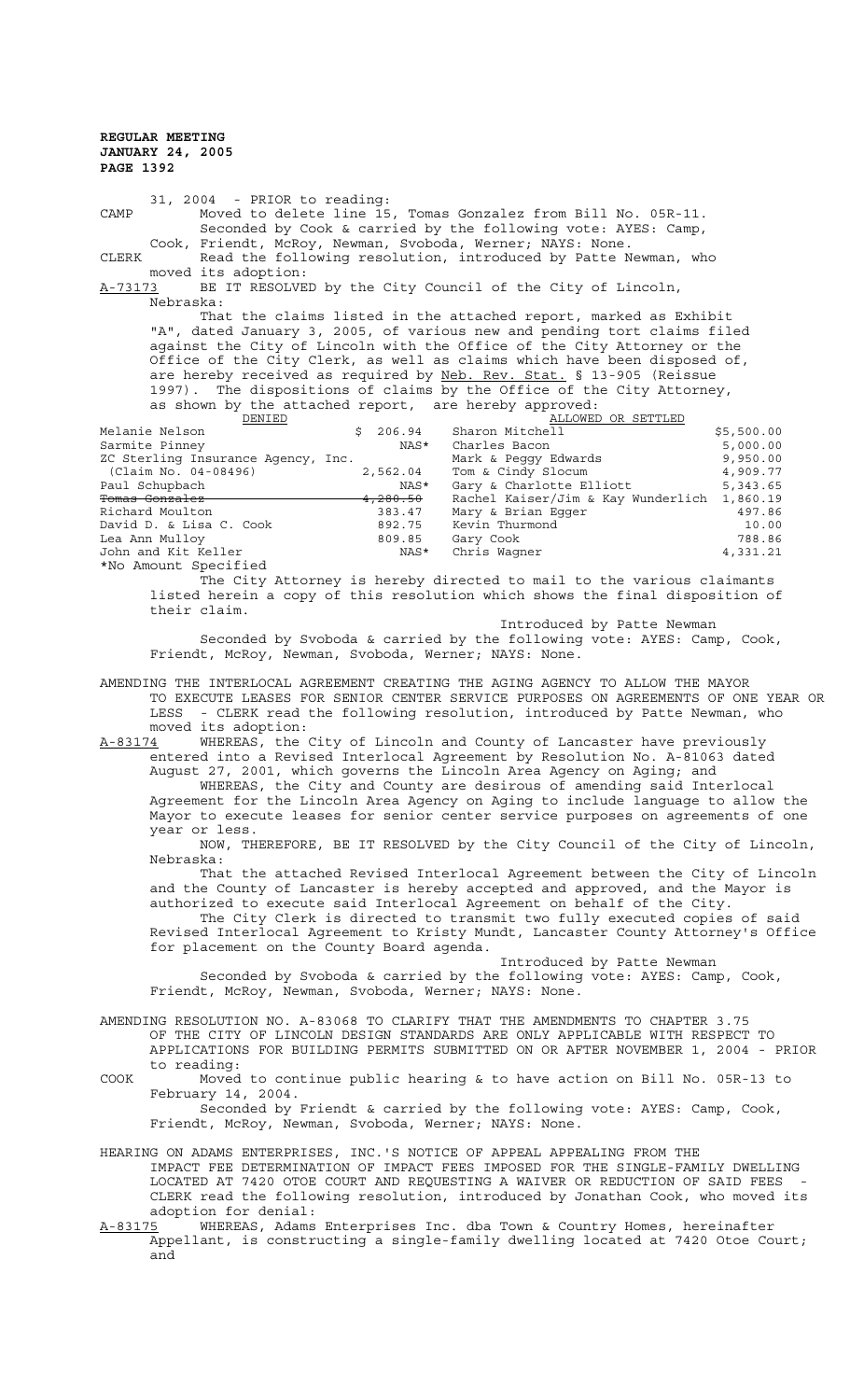WHEREAS, the Impact Fee Administrator calculated the impact fees for this use based upon the Impact Fee Schedules beginning January 1, 2004 for a singlefamily dwelling with a 1" water meter; and

WHEREAS, the Appellant filed its Notice of Appeal appealing the impact fee determination and requesting that the impact fees be waived or reduced as the Appellant's single-family dwelling is located in the Fox Hollow neighborhood which already has infrastructure improvements in place to serve the single-family dwelling and, therefore, the Appellant's development should be treated the same as those developments in other areas of the City which had infrastructure improvements in place and were granted category exemption from impact fees; and

WHEREAS, the City Council finds that the impact fees were correctly calculated as the requested waiver or reduction based upon the prior provision of infrastructure improvements within the Fox Hollow neighborhood does not meet any of the stipulations or conditions required for reduction in or exemption from impact fees.

NOW, THEREFORE, BE IT RESOLVED by the City Council of the City of Lincoln, Nebraska:

That the impact fee notice of appeal filed by Adam Enterprises, Inc. dba Town & Country Homes on December 22, 2005 is hereby denied for the following reasons:

1. The requested exemption does not meet any of the stipulations or conditions required for reduction or exemption from arterial street impact fees.

2. The impact fees were correctly calculated.

Introduced by Jonathan Cook

Seconded by Newman & carried by the following vote: AYES: Camp, Cook, Friendt, McRoy, Newman, Svoboda, Werner; NAYS: None.

APPROVING THE PHASE I ENHANCED 9-1-1 SERVICE AGREEMENT BETWEEN THE CITY AND ALLTEL FOR A THREE-YEAR TERM FOR IMPLEMENTATION OF PHASE I WIRELESS REQUIRED BY THE FEDERAL COMMUNICATIONS COMMISSION - CLERK read the following resolution, introduced by Patte Newman, who moved its adoption:

A-83176 WHEREAS, the FCC has required that wireless phone carriers utilize a certain protocol when making 911 calls; and

WHEREAS, Alltel Nebraska, Inc. is the Local Exchange Carrier providing local exchange service in Lincoln; and

WHEREAS, the City of Lincoln is the entity in this area authorized to receive 9-1-1 calls and route them to emergency personnel; and WHEREAS, the City and Alltel Nebraska, Inc. have negotiated a Phase

I Enhanced Service Agreement needed for the 911 Communications Center. NOW, THEREFORE, BE IT RESOLVED by the City of Lincoln, Nebraska: That the Agreement between the City of Lincoln and Alltel Nebraska, Inc. to provide Phase I Enhanced 9-1-1 services which is attached hereto and marked as Exhibit "A" is hereby approved and the Mayor is hereby authorized to execute said Agreement on behalf of the City. It is the intent of the parties that funding for all costs associated with this agreement will be provided by the Enhanced Wireless 911 Fund created by the State of Nebraska.

The City Clerk is directed to return a signed copy of the contract to Julie Righter for transmittal to Alltel Nebraska, Inc.

Introduced by Patte Newman Seconded by Svoboda & carried by the following vote: AYES: Camp, Cook, Friendt, McRoy, Newman, Svoboda, Werner; NAYS: None.

SETTING THE INTEREST RATE OF 6.25% AND LEVYING THE ASSESSMENTS ON SPECIAL ASSESSMENT GROUP I (PAVING DISTRICT 2624) OF THE BOARD OF EQUALIZATION HELD JANUARY 10, 2005, AND ACCEPTING THE REPORT ON BOARD OF EQUALIZATION TO CITY COUNCIL ON SPECIAL ASSESSMENTS GROUP I (WATER DISTRICT 1190 AND PAVING DISTRICT 2624) - CLERK read the following resolution, introduced by Ken Svoboda, who moved its adoption: A-83177 BE IT RESOLVED by the City Council of the City of Lincoln,

Nebraska that:

The special taxes assessed *Dec. 13, 2004*, to pay the costs of the improvements in *Paving District 2624* are hereby levied and shall bear interest at *6.25%* per annum and that the period of time in which the assessments are to be paid shall be as follows: 20 years - Paving District 2624

Introduced by Ken Svoboda Seconded by Friendt & carried by the following vote: AYES: Camp, Cook, Friendt, McRoy, Newman, Svoboda, Werner; NAYS: None. **PETITIONS & COMMUNICATIONS**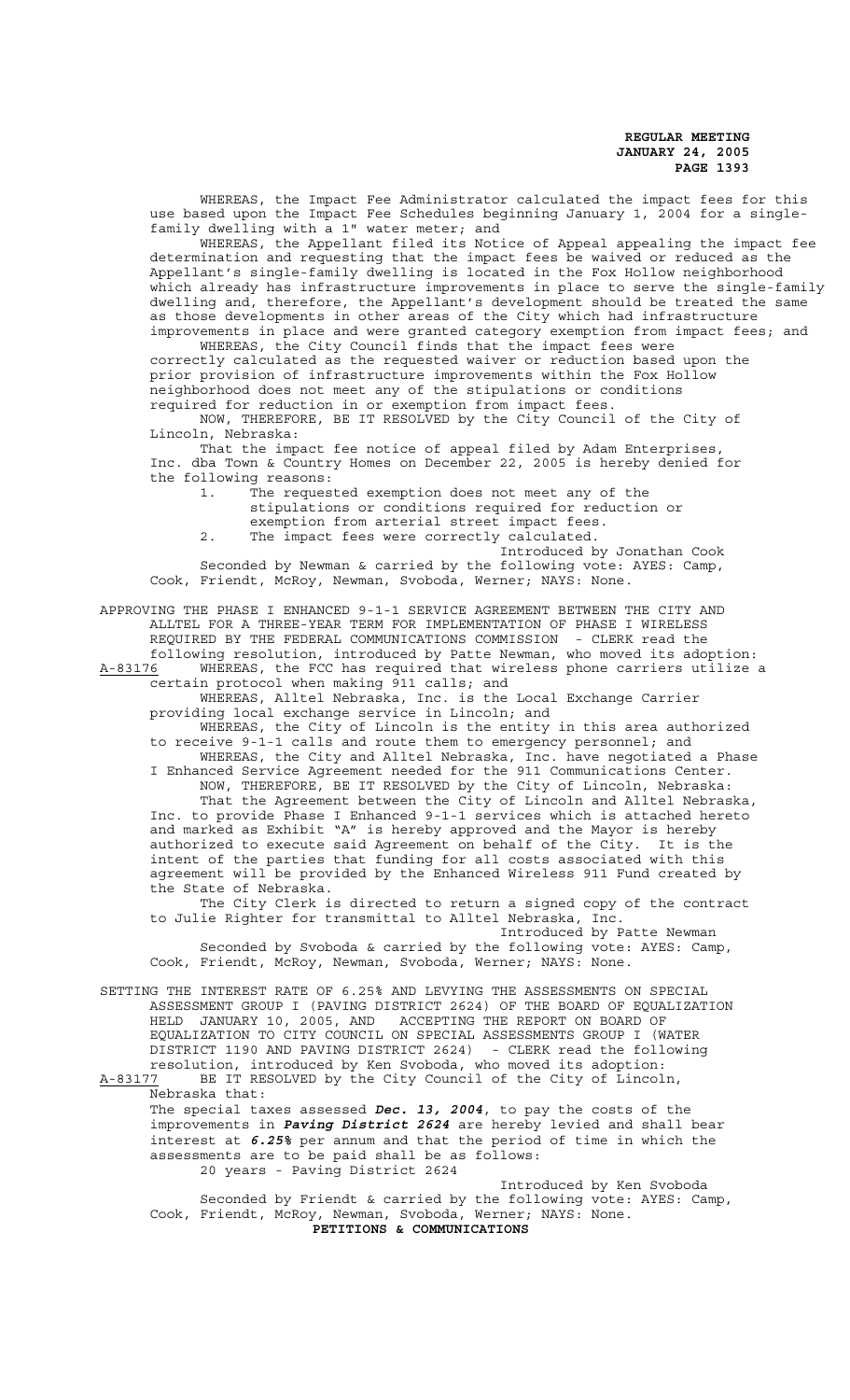SETTING THE HEARING DATE OF MONDAY, FEBRUARY 7, 2005 AT 1:30 P.M. FOR THE APP. OF CHEZ HAY CATERING, INC. DBA CHEZ HAY CATERING FOR A CLASS I LIQUOR LICENSE WITH CATERING LOCATED AT 210 N. 14<sup>TH</sup> STREET - CLERK read the

following resolution, introduced by Ken Svoboda, who moved its adoption: A-83178 BE IT RESOLVED by the City Council, of the City of Lincoln, that a hearing date is hereby set for Mon., February 7, 2005 at 1:30 p.m. or as soon thereafter as possible in the City Council Chambers, County-City Building, 555 S. 10<sup>th</sup> St., Lincoln, NE, for App. of Chez Hay Catering, Inc. dba Chez Hay Catering for a Class I liquor license with catering located at 210 N. 14<sup>th</sup> Street.

If the Police Dept. is unable to complete the investigation by said time, a new hearing date will be set.

Introduced by Ken Svoboda Seconded by Newman & carried by the following vote: AYES: Camp, Cook, Friendt, McRoy, Newman, Svoboda, Werner; NAYS: None.

SETTING THE HEARING DATE OF MONDAY, FEBRUARY 7, 2005 AT 1:30 P.M. FOR THE MAN. APP. OF STEVEN LOHMEIER FOR WJP, LLC DBA  $1^{ST}$  AVENUE LOCATED AT 2310 N. <sup>1st</sup> STREET - CLERK read the following resolution, introduced by Ken Svoboda, who moved its adoption:

A-83179 BE IT RESOLVED by the City Council, of the City of Lincoln, that a hearing date is hereby set for Monday, February 7, 2005 at 1:30 p.m. or as soon thereafter as possible in the City Council Chambers, County-City Building, 555 S. 10<sup>th</sup> St., Lincoln, NE, for the Manager Application of Steven Lohmeier for WJP, LLC dba  $1^{\text{st}}$  Avenue located at 2310 N.  $1^{\text{st}}$  Street. If the Police Dept. is unable to complete the investigation by said time, a new hearing date will be set.

Introduced by Ken Svoboda Seconded by Newman & carried by the following vote: AYES: Camp, Cook, Friendt, McRoy, Newman, Svoboda, Werner; NAYS: None.

THE FOLLOWING WERE REFERRED TO THE PLANNING DEPARTMENT:

Change of Zone 05001 - App. of Olsson Associates from AG to R-3 on property located at Lammle Circle and Gleneagle Court.

- Special Permit 1386C App. of Brian Carstens on behalf of Richard and Marti Ann Hudson to waive the preliminary plat process, sidewalks, street trees, street lighting, landscape screening, block length and stormwater detention requirements on property at S. 112<sup>th</sup> Street and Van Dorn Street.
- Special Permit 05001 App. of Gas N Shop, Inc. to sell alcoholic beverages for consumption off the premises on property located at West O Street and Sun Valley Boulevard.

#### **REPORTS OF CITY OFFICERS**

- CLERK'S LETTER AND MAYOR'S APPROVAL OF RESOLUTIONS AND ORDINANCES PASSED BY THE CITY COUNCIL ON JANUARY 10, 2005 - CLERK presented said report which was placed on file in the office of the City Clerk. **(27-1)**
- REPORT OF UNL MICROBIOLOGIST FOR WATER TESTING FOR THE MONTH OF DECEMBER, 2004 CLERK presented said report which was placed on file in the Office of the City Clerk.
- SETTING THE HEARING DATE OF MONDAY, FEBRUARY 14, 2005, AT 10:00 A.M. ON THE BOARD OF EQUALIZATION SPECIAL ASSESSMENT GROUP I - City Clerk requested a motion for approval to set the hearing date of Monday, February 14, 2005 at 10:00 a.m.

SVODODA So moved. Seconded by Newman & carried by the following vote: AYES: Camp, Cook, Friendt, McRoy, Newman, Svoboda, Werner; NAYS: None.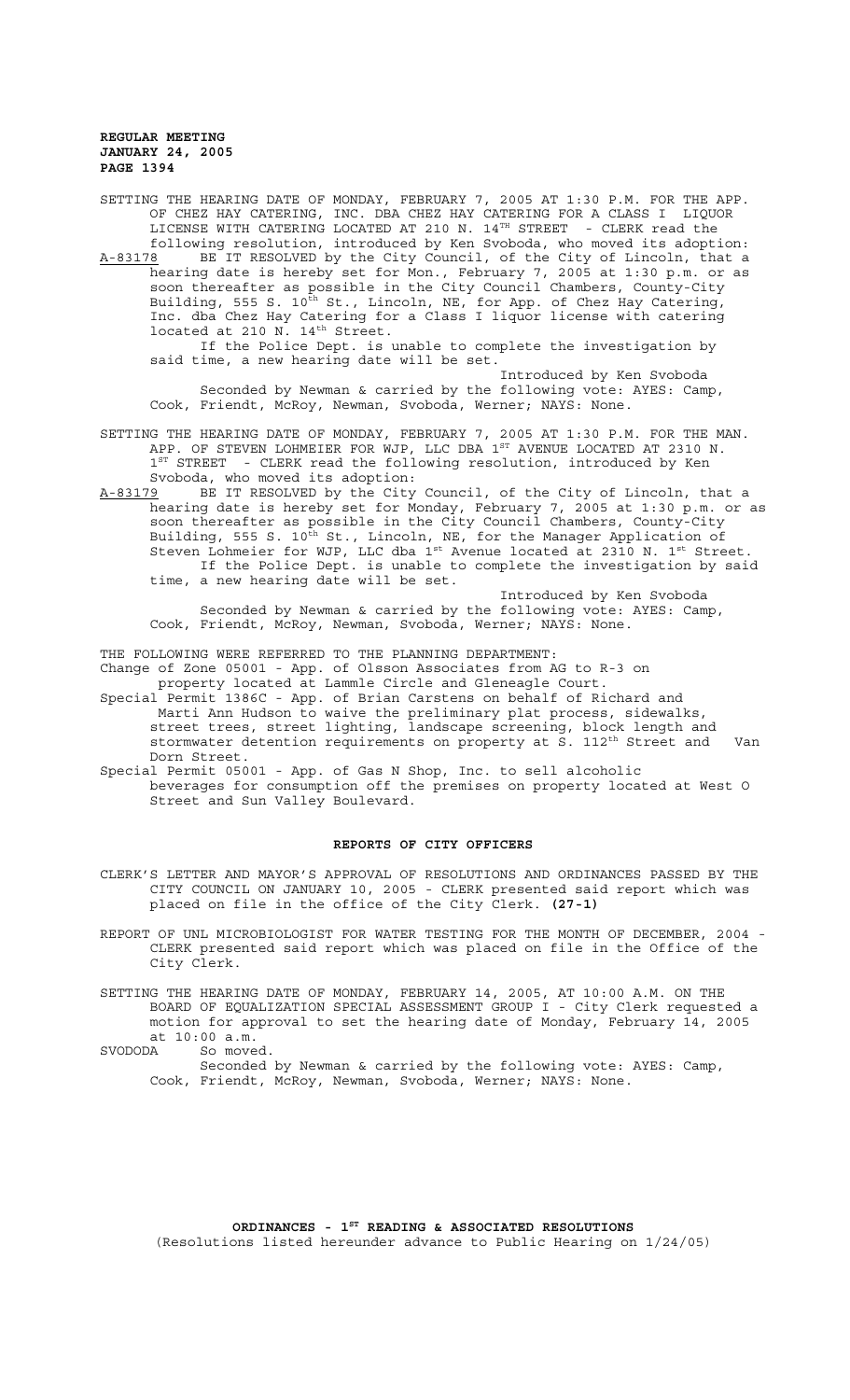- REPEALING ORDINANCE NO. 18447 CREATING PAVING DISTRICT NO. 2629 IN WEST BENTON STREET FROM NORTH FIRST STREET WEST APPROXIMATELY 600 FEET, DUE TO THE LACK OF MAJORITY PETITION - CLERK read an ordinance, introduced by Ken Svoboda, repealing Ordinance No. 18447 which created Paving District No. 2629, which paving district included all that portion of West Benton Street from North First Street west approximately 600 feet +/ describing the benefitted property and providing for the payment of the cost thereof, the first time.
- CREATING PAVING UNIT NO. 139 IN WEST BENTON STREET FROM N. 1ST STREET WEST APPROXIMATELY 600 FEET AND ASSESSING THE COST AGAINST THE BENEFITTED PROPERTY - CLERK read an ordinance, introduced by Ken Svoboda, is authorized under Neb. Rev. State. §18-2001, et. seq., to pave any street when the paved street does not meet or exceed the minimum standards for pavement set by the City for it, paved street and to do so without petition or creating a street improvement district, the first time.
- STREET NAME CHANGE 04010 RENAMING N.W. 47TH STREET AS N.W. 47TH COURT, GENERALLY LOCATED AT N.W. 47TH STREET AND W. THATCHER LANE - CLERK read an ordinance, introduced by Ken Svoboda, changing the name of N.W.  $47^{\text{th}}$ Street to N.W.  $47^{\text{th}}$  Court located at N.W.  $47^{\text{th}}$  Street and W. Thatcher Lane, the first time.

#### **ORDINANCES - 3RD READING & ASSOCIATED RESOLUTIONS**

- CHANGE OF ZONE 04055 APPLICATION OF HAMPTON DEVELOPMENT FOR A CHANGE FROM H-3 HIGHWAY COMMERCIAL DISTRICT TO R-4 RESIDENTIAL DISTRICT ON PROPERTY GENERALLY LOCATED SOUTH OF FLETCHER AVE, EAST OF N. 14TH STREET. (IN CONNECTION W/04R-328) - CLERK read an ordinance, introduced by Annette McRoy, amending the Lincoln Zoning District Maps attached to and made a part of Title 27 of the Lincoln Municipal code, as provided by Section 27.05.020 of the Lincoln Municipal Code, by changing the boundaries of the districts established and shown thereon, the third time.
- McRoy Moved to pass the ordinance as read. Seconded by Friendt & carried by the following vote: AYES: Camp, Cook, Friendt, McRoy, Newman, Svoboda, Werner; NAYS: None. The ordinance, being numbered **#18489**, is recorded in Ordinance Book , Page
- SPECIAL PERMIT 04044 APPLICATION OF HAMPTON DEVELOPMENT TO CONSTRUCT NORTH CREEK VILLAS COMMUNITY UNIT PLAN FOR 52 DWELLING UNITS AND REQUESTED WAIVERS THAT LOT LINES ARE RADIAL TO THE STREET, MODIFICATION TO THE DESIGN STANDARDS FOR PRIVATE ROADWAYS, ALLOWING DOUBLE FRONTAGE LOTS, REDUCE THE MINIMUM LOT DEPTH ALONG A MAJOR ROAD, AND REDUCTION OF THE REAR YARD SETBACK, ON PROPERTY GENERALLY LOCATED SOUTH OF FLETCHER AVE., EAST OF N. 14TH STREET. (IN CONNECTION W/04-222) - CLERK read the following resolution, introduced by Annette McRoy, who moved its
- adoption:<br><u>A-83180</u> WHE A-83180 WHEREAS, Hampton Development Services, Inc. has submitted an application designated as Special Permit No. 04044 for authority to develop North Creek Villas Community Unit Plan for 52 dwelling units with requested waivers to the Land Subdivision Ordinance, Zoning Code, and City of Lincoln Design Standards to waive the requirement that lot lines be radial to the street, to waive private roadway design standards, to allow double frontage lots, to reduce the minimum lot depth along a major road, and to reduce the rear yard setbacks on property generally located south of Fletcher Avenue, east of N. 14th Street, and legally described to wit:
	- Lots 2 and 3, and a portion of Lots 1 and 4, Block 1, North Creek Business Park located in the Southeast and Southwest Quarters of Section 36, Township 11 North, Range 6 East of the 6th P.M., City of Lincoln, Lancaster County, Nebraska and being more particularly described as follows: Beginning at the northeast corner of said Lot 3 also being on the south right-of-way line of Fletcher Avenue; thence on said south right-of-way line for the next four calls, easterly on a 1,740.00 foot radius curve to the right, an arc length of 56.57 feet (long chord bears north 78 degrees 53 minutes 31 seconds east, 56.56 feet); thence south 54 degrees 03 minutes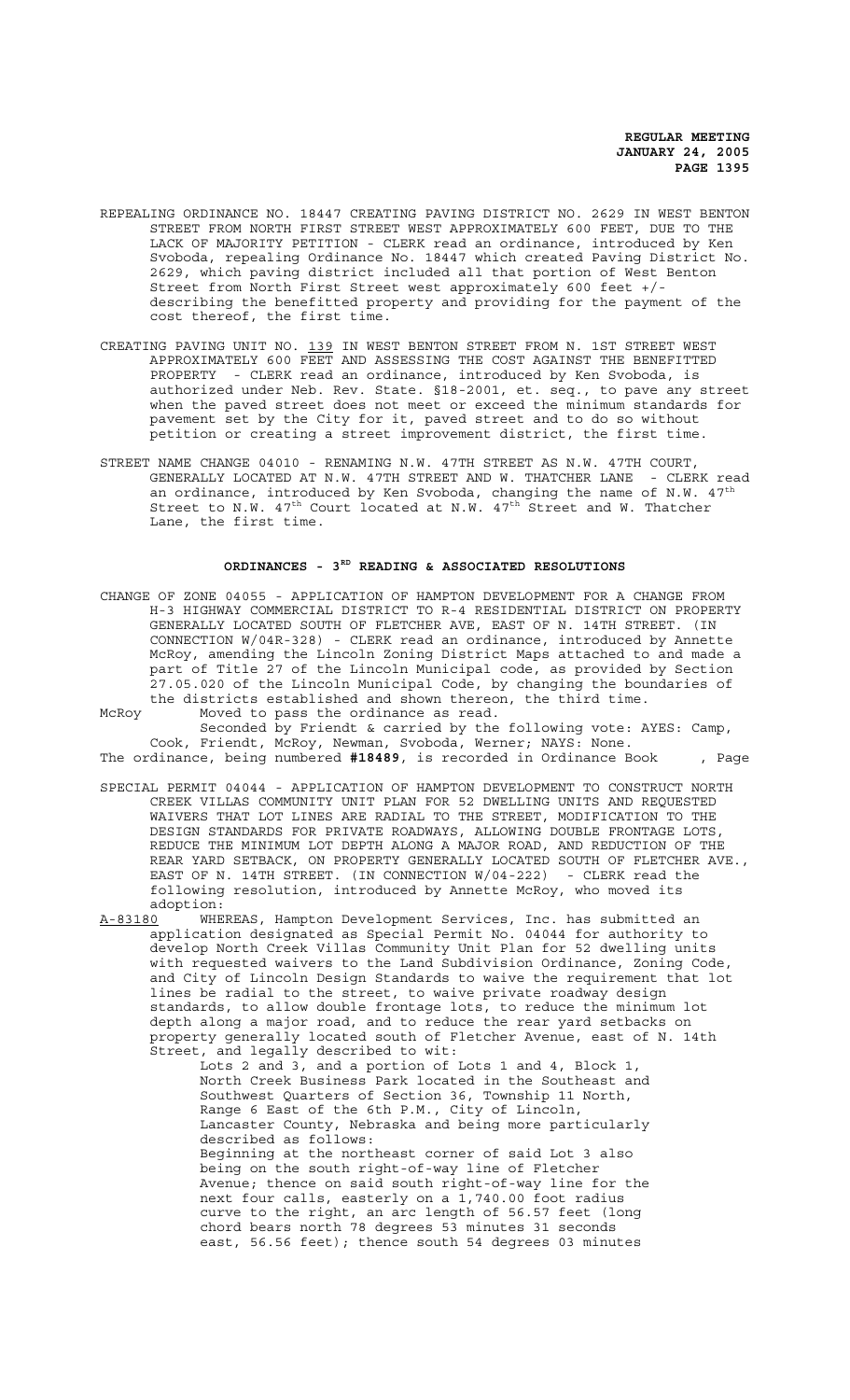> 12 seconds east, 34.97 feet; thence south 08 degrees 02 minutes 55 seconds east, 10.96 feet; thence north 81 degrees 43 minutes 09 seconds east, 30.01 feet; thence south 08 degrees 24 minutes 11 seconds east, 259.86 feet to the south line of said Block 1; thence on the south line of said Block 1 for the next four calls, south 58 degrees 48 minutes 56 seconds west, 151.56 feet; thence south 79 degrees 22 minutes 21 seconds west, 262.39 feet; thence south 65 degrees 18 minutes 20 seconds west, 422.76 feet; thence south 42 degrees 35 minutes 22 seconds west, 135.48 feet; thence north 46 degrees 19 minutes 41 seconds west, 218.26 feet to the south right-of-way line of Fletcher Avenue; thence on said south right-of-way line for the next six calls, north 43 degrees 38 minutes 13 seconds east, 29.99 feet; thence north 46 degrees 27 minutes 33 seconds west, 17.01 feet; thence north 00 degrees 38 minutes 45 seconds west, 28.02 feet; thence northeasterly on a 1,740.00 foot radius curve to the right, an arc length of 292.32 feet (long chord bears north 50 degrees 08 minutes 30 seconds east, 291.97 feet); thence northeasterly on a 1,740.00 foot radius curve to the right, an arc length of 314.91 feet (long chord bears north 60 degrees 08 minutes 46 seconds east, 314.49 feet); thence easterly on a 1,740.00 foot radius curve to the right, an arc length of 383.52 feet (long chord bears north 71 degrees 37 minutes 38 minutes east, 382.75 feet) to the point of beginning, containing 313,430.14 square feet (7.20 acres) more or less;

WHEREAS, the Planning Commission has recommended conditional approval of the community unit plan and has further recommended approval of the requested waivers to the Land Subdivision Ordinance, Zoning Code, and Design Standards; and

WHEREAS, the real property adjacent to the area included within the site plan for this community unit plan will not be adversely affected; and

WHEREAS, said site plan together with the terms and conditions hereinafter set forth are consistent with the intent and purpose of Title 27 of the Lincoln Municipal Code to promote the public health, safety, and general welfare.

NOW, THEREFORE, BE IT RESOLVED by the City Council of the City of Lincoln, Nebraska:

That the application of Hampton Development Services, Inc. hereinafter referred to as "Permittee", to develop North Creek Villas Community Unit Plan on the property legally described above, be and the same is hereby granted under the provisions of Section 27.63.320 and Chapter 27.65 of the Lincoln Municipal Code upon condition that construction and operation of said community unit plan be in strict compliance with said application, the site plan, and the following additional express terms, conditions, and requirements:<br>1. This permit approves 52 dwelling units and

This permit approves 52 dwelling units and the following waivers to the Land Subdivision Ordinance, Zoning Code and Design Standards:

- a. The requirement of Lincoln Municipal Code § 26.23.140(c) that side lot lines be at right angles to the street or radial if the street is curved is waived to accommodate non-radial lot lines.
- b. The Private Roadway Design Standards requiring a transverse slope and concrete curbs are waived to allow Silver Brook, Haswell, Mad Creek, and Sharps Dale Drive to be constructed with an inverse slope and without curbs.
- c. The requirement of Lincoln Municipal Code § 26.140(e) prohibiting double frontage lots is waived to allow double frontage lots in Block 1 and 6.
- d. The requirement of Lincoln Municipal code § 26.23.140(a) that lots abutting a major street have a minimum lot depth of 120 feet is waived for the lots with frontage on Fletcher Avenue.
- e. The R-4 Residential District required rear yard setback is waived to allow a 10' setback for Blocks 3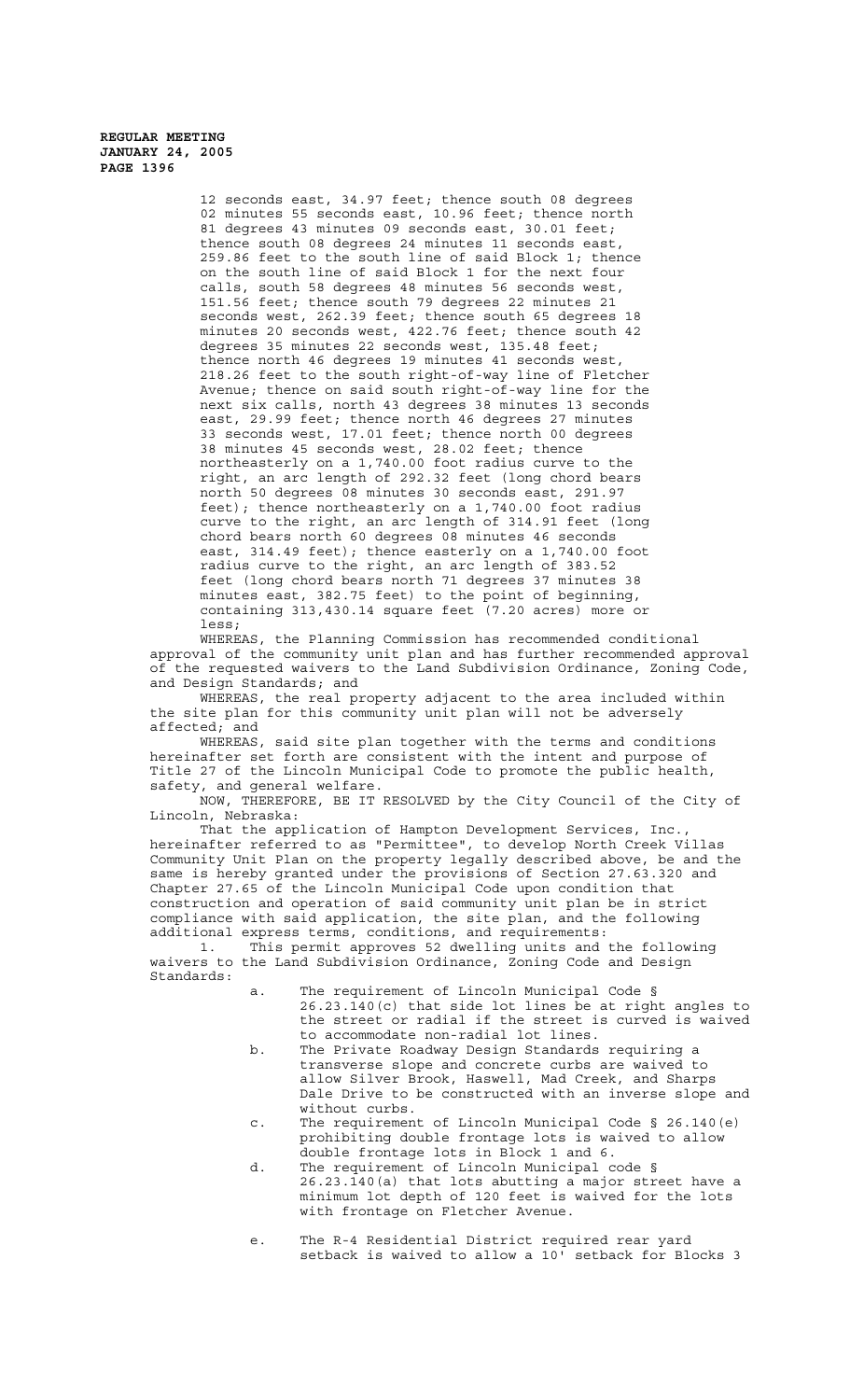- 5.

2. Before receiving building permits:

- a. The Permittee must submit a revised and reproducible final plan including six copies.
- b. The construction plans must conform to the approved plans.
- c. Final plats within the area of this Community Unit Plan must be approved by the Planning Director.

Before occupying the dwelling units all development and construction must be completed in conformance with the approved plans.

4. All privately-owned improvements must be permanently maintained by the owner or an appropriately established homeowners association approved by the City Attorney.

5. The site plan approved by this permit shall be the basis for all interpretations of setbacks, yards, locations of buildings, location of parking and circulation elements, and similar matters.

6. The terms, conditions, and requirements of this resolution shall be binding and obligatory upon the Permittee, its successors, and assigns. The building official shall report violations to the City Council which may revoke the special permit or take such other action as may be necessary to gain compliance.<br>7. The Permittee shall sign

The Permittee shall sign and return the City's letter of acceptance to the City Clerk within 30 days following approval of the special permit, provided, however, said 30-day period may be extended up to six months by administrative amendment. The City Clerk shall file a copy of the resolution approving the special permit and the letter of acceptance with the Register of Deeds, filing fees therefor to be paid in advance by the Permittee.

Introduced by Annette McRoy Seconded by Svoboda & carried by the following vote: AYES: Camp, Cook, Friendt, McRoy, Newman, Svoboda, Werner; NAYS: None.

COMP. PLAN CONFORMITY 04010 - ADOPTING THE 48TH AND O STREET REDEVELOPMENT PLAN GENERALLY BOUNDED BY R STREET ON THE NORTH, 48TH STREET ON THE WEST, 52ND STREET ON THE EAST, AND N STREET ON THE SOUTH, CONSISTING OF 41.7 ACRES - PRIOR to reading:

COOK Moved to delay action for two weeks to February 7, 2005. Seconded by Newman & **LOST** by the following vote: AYES: Cook, Friendt, Newman; NAYS: Camp, McRoy, Svoboda, Werner.

CAMP Moved to delay action for two weeks to February 7, 2005. Seconded by Cook & **LOST** by the following vote: AYES: Camp, Cook,

Friendt; NAYS: McRoy, Newman, Svoboda, Werner. CAMP Moved to amend the Redevelopment Plan to have a 100 day limit and

to prohibit land acquisition under the Redevelopment Plan. Seconded by Cook & **LOST** by the following vote: AYES: Camp, Cook,

Friendt; NAYS: McRoy, Newman, Svoboda, Werner.

FRIENDT Called the question.

Seconded by Newman & carried by the following vote: AYES: Camp, Cook, Friendt, Newman, Svoboda; NAYS: Werner, McRoy.

A-83181 WHEREAS, the City's Urban Development Department has prepared the 48th and O Street Environs Redevelopment Plan ("Redevelopment Plan") to cover an area generally bounded by "R" Street on the north, 48th Street on the west, 52nd Street on the east, and "N" Street on the south. The boundaries of the project are more specifically set forth on the attached map; and

WHEREAS, the City Council, after consideration of the 48th and O Street Redevelopment Area, Lincoln, Nebraska, Blight and Substandard Determination Study, determined that the area was blighted and substandard and declared the area blighted and substandard on August 23, 2004; and

WHEREAS, the Director of Urban Development has filed with the City Clerk the Redevelopment Plan generally consisting of a possible connection of 50th Street to R Street, closing driveways and access points along 48th Street and O Street, building public alleys, replacement and repair of sidewalks, sanitary sewers, water mains, and storm sewers to support current and anticipated development and land assembly and site preparation to support new mixed use commercial development. Said plan is attached hereto and marked Attachment "A",

and made a part hereof by reference. The Director of Urban Development has reviewed said plan and has found that the plan meets the conditions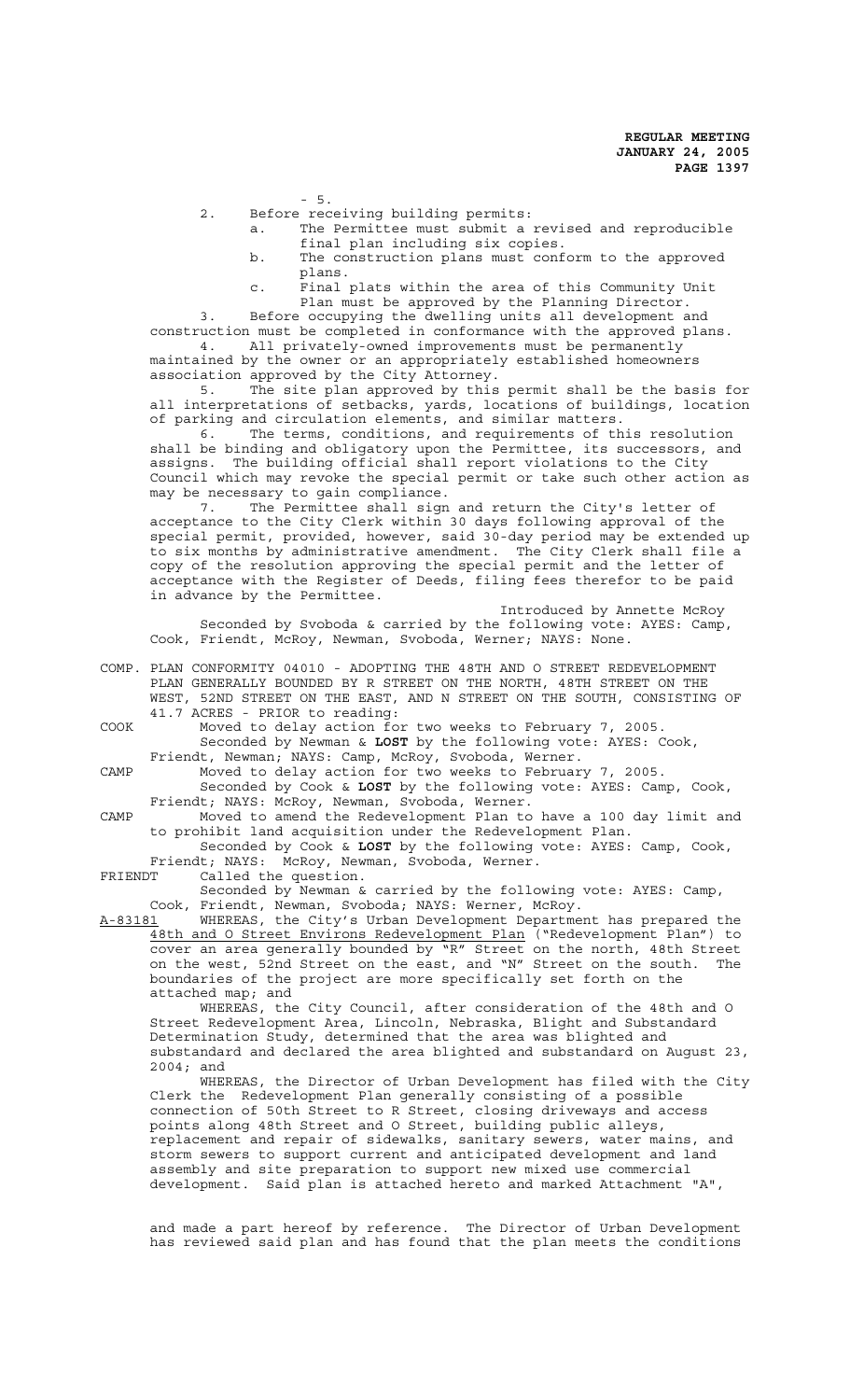set forth in Neb. Rev. Stat. § 18-2113 (Reissue 1997); and WHEREAS, on November 24, 2004 notice of public hearing was mailed, postage prepaid, to the president or chairperson of the governing body of each county, school district, community college, educational service unit, and natural resource district in which the real property subject to such plan is located and whose property tax receipts would be directly affected and to all registered neighborhood associations located in whole or in part within one mile radius of the area to be redeveloped setting forth the time, date, place, and purpose, of the public hearing to be held on December 8, 2004 before the Lincoln City - .<br>Lancaster County Planning Commission regarding the Redevelopment Plan, a copy of said notice and list of said registered neighborhood associations having been attached hereto as Attachment "B" and "C" respectively; and

WHEREAS, said proposed Redevelopment Plan has been submitted to the Lincoln-Lancaster County Planning Commission for review and recommendation, and said Planning Commission on December 8, 2004 found the plan to be in conformance with the Comprehensive Plan and recommended approval thereof; and

WHEREAS, on December 22, 2004 a notice of public hearing was mailed, postage prepaid, to the foregoing governing bodies and registered neighborhood associations setting forth the time, date, place, and

purpose of the public hearing before the City Council to be held on January 10, 2005 regarding the proposed Redevelopment Plan, a copy of said notice having been attached hereto as Attachment "D"; and WHEREAS, on December 24, 2004 and December 31, 2004 a notice of

public hearing was published in the Lincoln Journal Star newspaper, setting forth the time, date, place, and purpose of the public hearing to be held on January 10, 2005 regarding the proposed Redevelopment Plan, a copy of such notice having been attached hereto and marked as<br>Attachment "E"; and Attachment

WHEREAS, on January 10, 2005 in the City Council Chambers of the County City Building, 555 South 10th Street, Lincoln, Nebraska, the City Council held a public hearing relating to the proposed Redevelopment Plan and all interested parties were afforded at such public hearing a reasonable opportunity to express their views respecting said proposed plan; and

WHEREAS, the City Council has duly considered all statements made and materials submitted relating to said proposed Redevelopment Plan. NOW, THEREFORE, IT IS FOUND AND DETERMINED by the City Council of

the City of Lincoln, Nebraska as follows: 1. That the Redevelopment Plan is described in sufficient

detail and is designed with the general purpose of accomplishing a coordinated, adjusted, and harmonious development of the City which will promote general health, safety, and welfare, sound design and arrangement, the wise and efficient expenditure of public funds, and the prevention of the reoccurrence of unsanitary or unsafe dwelling accommodations or conditions of blight.

2. That the Redevelopment Plan is feasible and in conformity with the general plan for the development of the City of Lincoln as a whole and said plan is in conformity with the legislative declarations, and the determinations set forth in the Community Development Law.

3. That such substandard and blighted conditions are beyond remedy and control solely by regulatory process and the exercise of police power and cannot be dealt with effectively by the ordinary operations or private enterprise without the aids provided by the Community Development law, specifically including Tax Increment Financing. The elimination of said substandard and blighted conditions under the authority of the Community Development Law is found to be a public purpose and in the public interest.

4. That for projects utilizing funds authorized in Section 18-2147 of the Community Development Law, (a) the redevelopment activities provided for in the plan would not be economically feasible without the use of tax-increment financing, (b) the redevelopment activities would not occur in the community redevelopment area without the use of tax-increment financing, and (c) the costs and benefits of the redevelopment activities, including costs and benefits to other affected political subdivisions, the economy of the community, and the demand for public and private services have been analyzed by the governing body and have been found to be in the long-term best interest of the community impacted by the redevelopment activities all as more specifically set forth in the Plan as Redevelopment Activities and